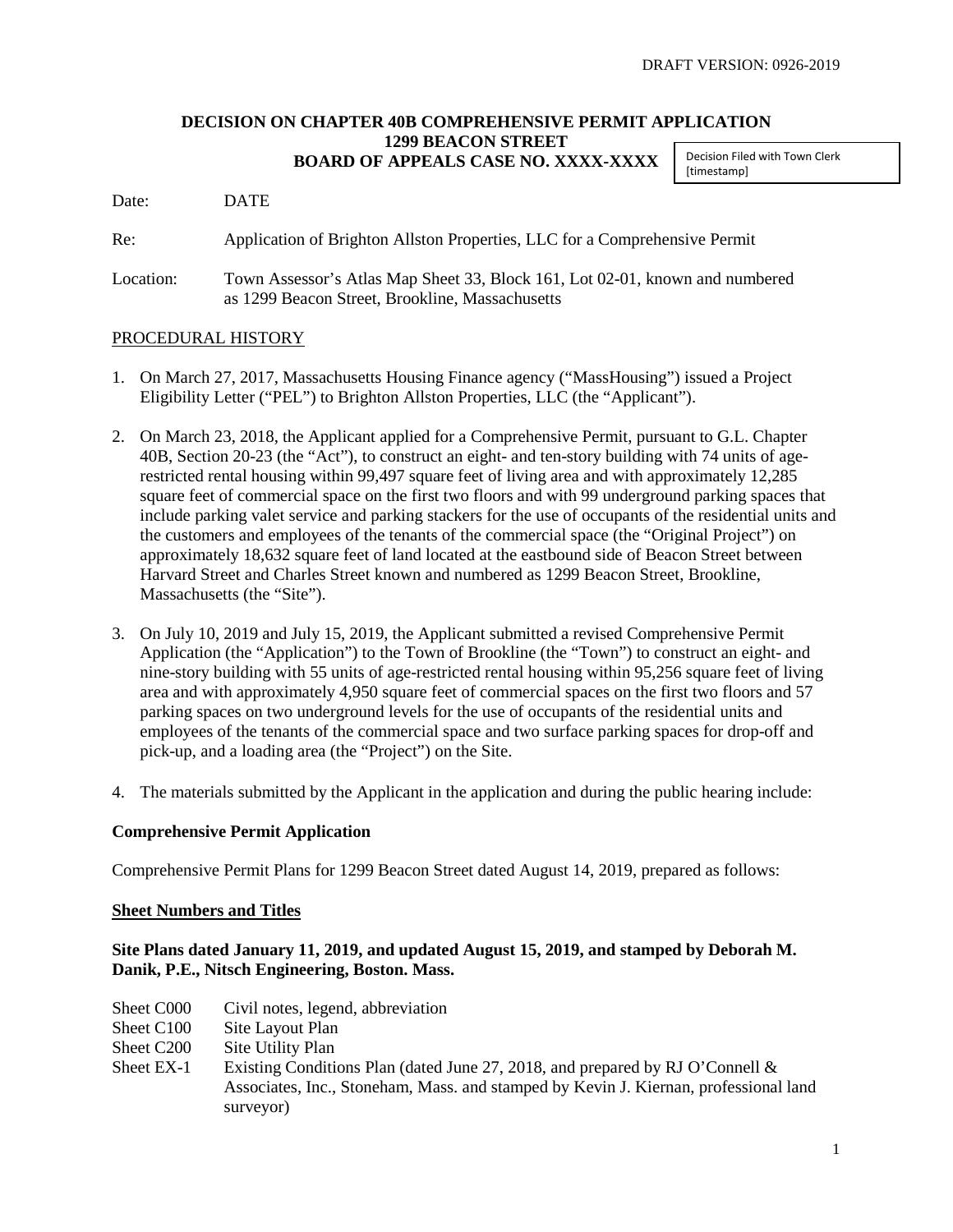["Site Plans"]

**Architectural Drawings August 14, 2019, and prepared by Haril Pandya, registered architect, CBT, Boston, Mass.**

| Sheet A <sub>101</sub> | Parking level 2                     |
|------------------------|-------------------------------------|
| Sheet A <sub>102</sub> | Parking level 1                     |
| Sheet A103             | Level 1                             |
| Sheet A104             | Level 2                             |
| Sheet A <sub>105</sub> | Level 3                             |
| Sheet A106             | Typical Floor Layout (levels 4-7)   |
| Sheet A107             | Level 8                             |
| Sheet A <sub>108</sub> | Level 9                             |
| Sheet A109             | Roof plan                           |
| Sheet A110             | Section 1 – Transverse Section      |
| Sheet A111             | Section 2 – Longitudinal Section    |
| Sheet A112             | Elevation 1 – North (Beacon Street) |
| Sheet A113             | Elevation 2 – South (Sewall Avenue) |
| Sheet A114             | Elevation $3 - East$                |
| Sheet A115             | Elevation 4 – West                  |

["Architectural Drawings"]

**Construction Management Plan dated July 30, 2019, and prepared Jamie Hass, Hass Construction Company, Inc., Newton, Mass.** 

["Preliminary CMP"]

**Parking Narrative Memorandum dated August 13, 2019, and prepared by Rachna Balakrishna, Esq., in consultation with Darian Medeiros, Simon Design Engineering, LLC, Wellesley, Mass.** 

["Parking Narrative"]

**Traffic Impact Assessment dated November 26, 2018, and updated May 26, 2019, and prepared by Giles Ham, P.E., Vanasse and Associates, Inc. Senior Housing Land Use Code versus Apartment Land Use Code dated May 24, 2019, and prepared by Giles Ham, P.E., Vanasse and Associates, Inc.**

["Traffic Study"]

**Geotechnical Report dated January 2019 and prepared by Douglas Aghjayan. P.E., and Michael A. Yako, P.E., GEI Consultants, Woburn, Mass. Summary of Findings: Environmental Soil Testing dated August 2, 2019 and prepared Catherine G. Johnson. P.G., LSP, and Ileen S. Gladstone, P.E., LSP.**

["Geotechnical Report"]

**Stormwater Management report dated January 11, 2019, and prepared by Deborah M. Danik, P.E., and Brittney Veeck, P.E., Nitsch Engineering, Boston, Mass.** 

["Stormwater Management"]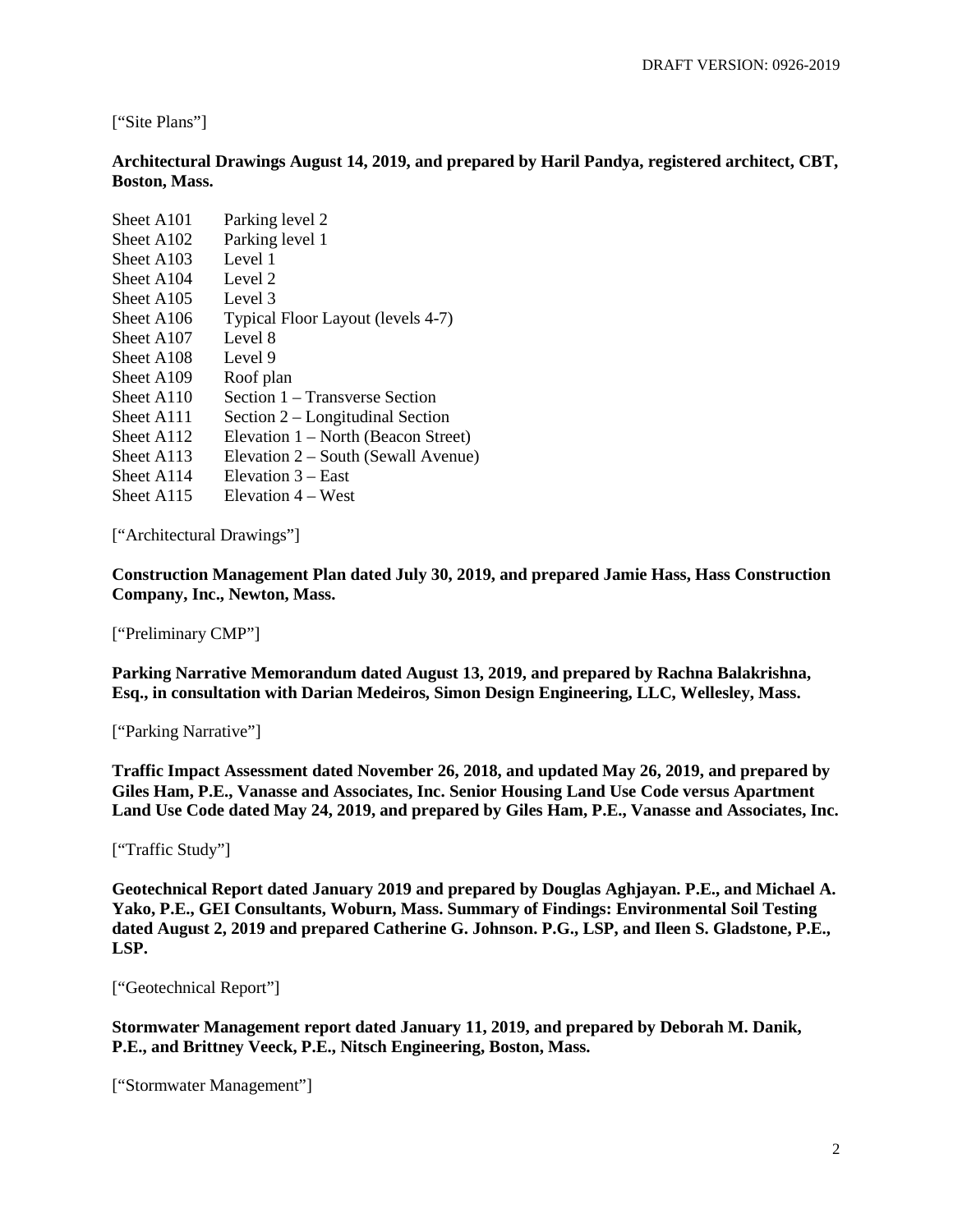## **Trash and Recycling Plan dated May 29, 2019; plan for Trash and Recycling Rooms dated May 24, 2019; Loading dock and trash and recycling pick-up area diagram dated May 30, 2019.**

["Rubbish and Recycling Plan"]

- 5. The Applicant submitted a request for waivers from local by-laws and regulations dated July 12, 2019 and amended September 19, 2019 and Waiver-Key site plan dated August 14, 2019 and amended September 19, 2019 ("Waivers").
- 6. The Brookline Zoning Board of Appeals (the "Board" or the "ZBA"), with the consent of the Applicant, opened a duly advertised public hearing on April 18, 2018. The Board continued the hearing and heard and/or deliberated on testimony on the following dates: April 25, 2018 (continued), May 9, 2018, Jun 13, 2018, July 11, 2018, September 5, 2018, October 17, 2018 (continued), November 28, 2018 (continued), January 14, 2019 (continued), January 30, 2019, February 13, 2019 (continued), February 27, 2019 (continued), April 3, 2019 (continued), April 24, 2019, May 1, 2019, June 3, 2019, July 10, 2019, July 15, 2019, September 16, 2019 (continued), September 18, 2019, October 2, 2019. All continuances beyond 180 days from April 18, 2018 were with the Applicant's written consent and filed with the Town Clerk.
- 7. The Board conducted a duly noticed site visit on May 30, 2018.
- 8. On October 2, 2019 the Board closed the public hearing.
- 9. The Board deliberated on the Application at a public hearing/meeting held on **DATE** and voted to grant a Comprehensive Permit subject to the Conditions listed below.
- 10. As required by the Act, the Board notified all applicable local boards and commissions of the filing of the Application by sending a copy thereof to such local boards and commissions for their recommendations, all of which have been made a part of the record of these proceedings and have been taken into consideration by the Board in rendering its Decision.
- 11. During the course of the public hearing, Town staff and boards, peer reviewers, local residents, and technical experts submitted extensive oral and written testimony with respect to the Original Project and the Project on issues of height, yard setbacks, massing, scale, architectural style, pedestrian scale, Beacon Street and Sewall Avenue streetscapes/public realms and character-defining features of the Beacon Street National Register District; feasibility of the parking plan; geotechnical studies including but not limited to foundation method, construction means and methods, groundwater impact, soil conditions and testing for hazardous materials, groundwater impacts, construction management planning, protection of abutters' properties during construction, emergency access during construction; parking demand, parking design and management, and parking ratios; studies to assess intensity of use related to the mixed use program; abutters' viewsheds, shadow impacts, public and environmental health and safety, traffic and pedestrian safety, rubbish and recycling management; site circulation, access/egress, stopping site distance, and integration and coordination of functions occurring in the ground plane including but not limited to truck deliveries, trash/recycling pickup, ride share drop-off and pick-up, snow removal; stormwater management, and including matters of local concern identified in the PEL under "MassHousing Determination."
- 12. The following consultants and independent peer reviewers assisted the Board in its review of the Application:

# **Engineering and Traffic**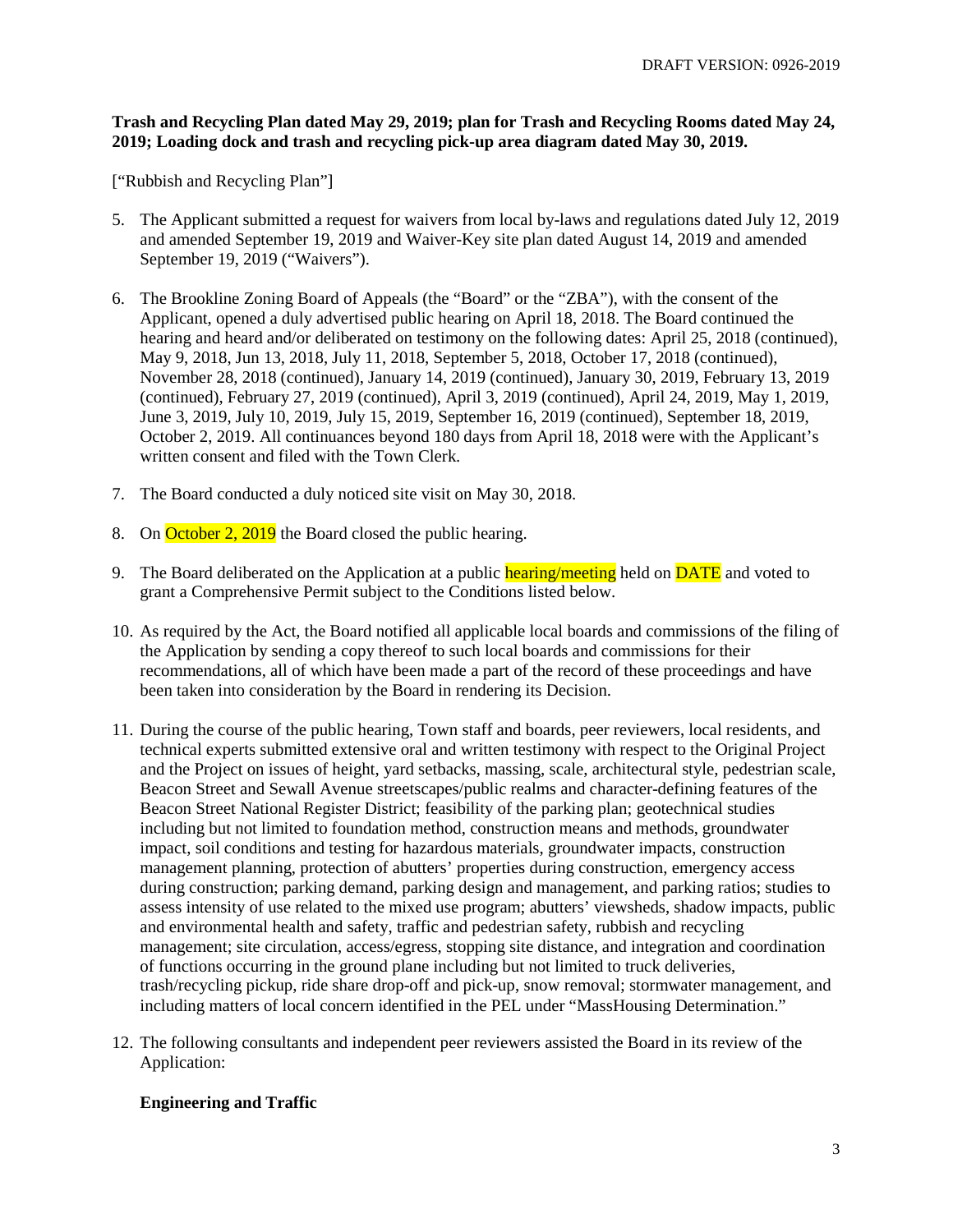James Fitzgerald, P.E., LEED AP Director of Transportation Environmental Partners Group, Inc. Quincy, Massachusetts

#### **Parking Design and Parking Demand Management**

Arthur G. Stadig, P.E. Vice President / Managing Principal Walker Parking Consultants Boston, Massachusetts

#### **Site and Building Design**

Clifford Boehmer, AIA, President Davis Square Architects Somerville, Massachusetts

## **Geotechnical / Environmental Engineering and Construction Management Planning**

Daniel LaFrance, Environmental Engineer and Licensed Site Professional Fuss & O'Neill Boston, Massachusetts

#### **MassHousing Partnership Technical Assistance Fund - Chapter 40B Advisor** Judith Barrett, Principal Barrett Planning Group LLC Duxbury, Massachusetts

- 13. On September 19, 2019 Town submitted a letter to the subsidizing agency, Mass Housing, requesting a review of draft Housing Conditions and the terms to be included in a second Regulatory Agreement and a Monitoring Services Agreement ("Exhibit 2"). On September 19, 2019, Jessica Malcolm, Legal Specialist at Mass Housing, approved the Housing Conditions of this Decision and Exhibit 2.
- 14. **REVISED AND MOVED TO FINDINGS: ZBA members expressed their displeasure that despite their concerns about the excessive scale and overbuilt commercial space and nonresidential space of the Project, it remains oversized for its context. Although the Applicant met the recommended parking ratios for the Project's program, the ZBA was critical of the Applicant's decision to increase the size of the units, retain a large commercial space, and inversely reduce the number of affordable units, despite the purpose of the c.40B mechanism.**

## **FINDINGS**

- 1. According to the Commonwealth's Department of Housing and Community Development Subsidized Housing Inventory ("SHI"), as defined in 760 CMR 56.02, as of March 23, 2018, approximately  $8.6\%$  of the Town's total housing stock constituted SHI-eligible housing, as defined in 760 CMR 56.02.
- 2. The Town has an ongoing, active program of promoting: low- and moderate-income housing, including inclusionary zoning; financial and technical assistance to non- and for-profit property owners and developers; technical and financial assistance to those seeking to purchase, rent and rehabilitate affordable homes; and other Chapter 40B affordable housing developments.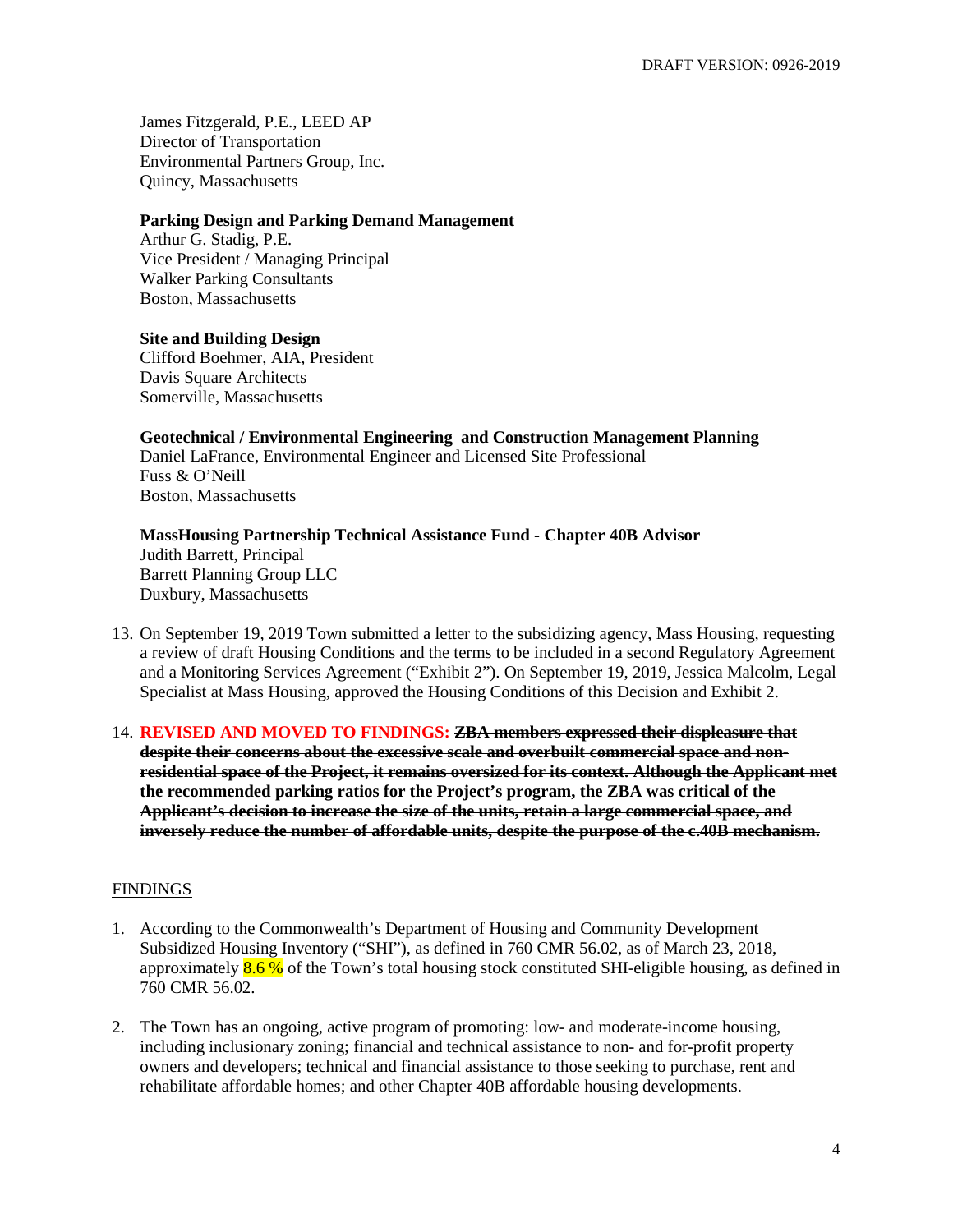- 3. MassHousing determined that the Original Project was eligible under the New England Fund housing subsidy program, and at least 20% of the units would be available to households earning at or below 50% of the Area Median Income ("AMI"), adjusted for household size, as published by the U.S. Department of Housing and Urban Development.
- 4. Existing conditions of the Site consist of a one- to two-story brick building with approximately 12,459 square feet of living area and an asphalt-paved surface lot with 29 parking spaces. The Site has no Usable Open Space as defined in the Brookline Zoning By-Law dated May 24, 2017 ("Zoning By-Law").
- 5. The Site is located on the eastbound side of Beacon Street. The entirety of the two-mile portion of Beacon Street that runs in Brookline is in the National Register of Historic Places. The typical development pattern of the Beacon Street streetscape consists of primarily four-story residential buildings with three commercial nodes featuring mostly one-story retail spaces, a character-defining feature of the Beacon Street National Register district as recorded in the Massachusetts Historic Commission database (MACRIS).
- 6. The Site has two Front Yards as defined in the Zoning By-Law: the Beacon Street Front Yard to the north and the Sewall Avenue Front Yard to the south.
- 7. The Site is a pan-handle shaped lot approximately 60 feet wide at the Beacon Street Front Yard and approximately 95 feet wide at the Sewall Avenue Front Yard.
- 8. The Site falls within an established commercial corridor that the Brookline Housing Production Plan (HPP) identifies as an opportunity for additional mixed-use, higher density housing development. The HPP was approved by the Brookline Planning Board and the Brookline Select Board in September 2017 and approved by the Massachusetts Department of Housing and Community Development (DHCD) on November 9, 2016.
- 9. The Site is located in the Coolidge Corner neighborhood of Brookline on a commercial block of Beacon Street zoned as a General Business, G-1.75(CC), zoning district.
- 10. The Site abuts a multifamily zoning district, M-2.0, to the south on Sewall Avenue, a one-way street.
- 11. The Site is located in a highly walkable urban area on the public transit train service known as the Green Line C-Branch on Beacon Street and a bus route that travels Harvard Street.
- 12. The Federal Highway Safety Improvement Program (HSIP) Crash Cluster ranks severity of crash incidences within the top 5% of each Regional Planning Agency. HSIP crash clusters are different from crash rate in that they take into consideration the severity of the experienced crashes and identify areas or "clusters" that fall within the top 5% crashes in the region.
- 13. In its March 29, 2019, report to the ZBA, independent traffic peer reviewer James Fitzgerald, P.E. stated that several of the Traffic Study intersections fall within both the 2006-2015 Highway Safety Improvement Program (HSIP) Bicycle Crash Cluster and Pedestrian Crash Cluster.
- 14. The Site is on the same block as Temple Sinai, which has an active religious program for children.
- 15. The Project proposes moving one curb cut and adding a second curb cut.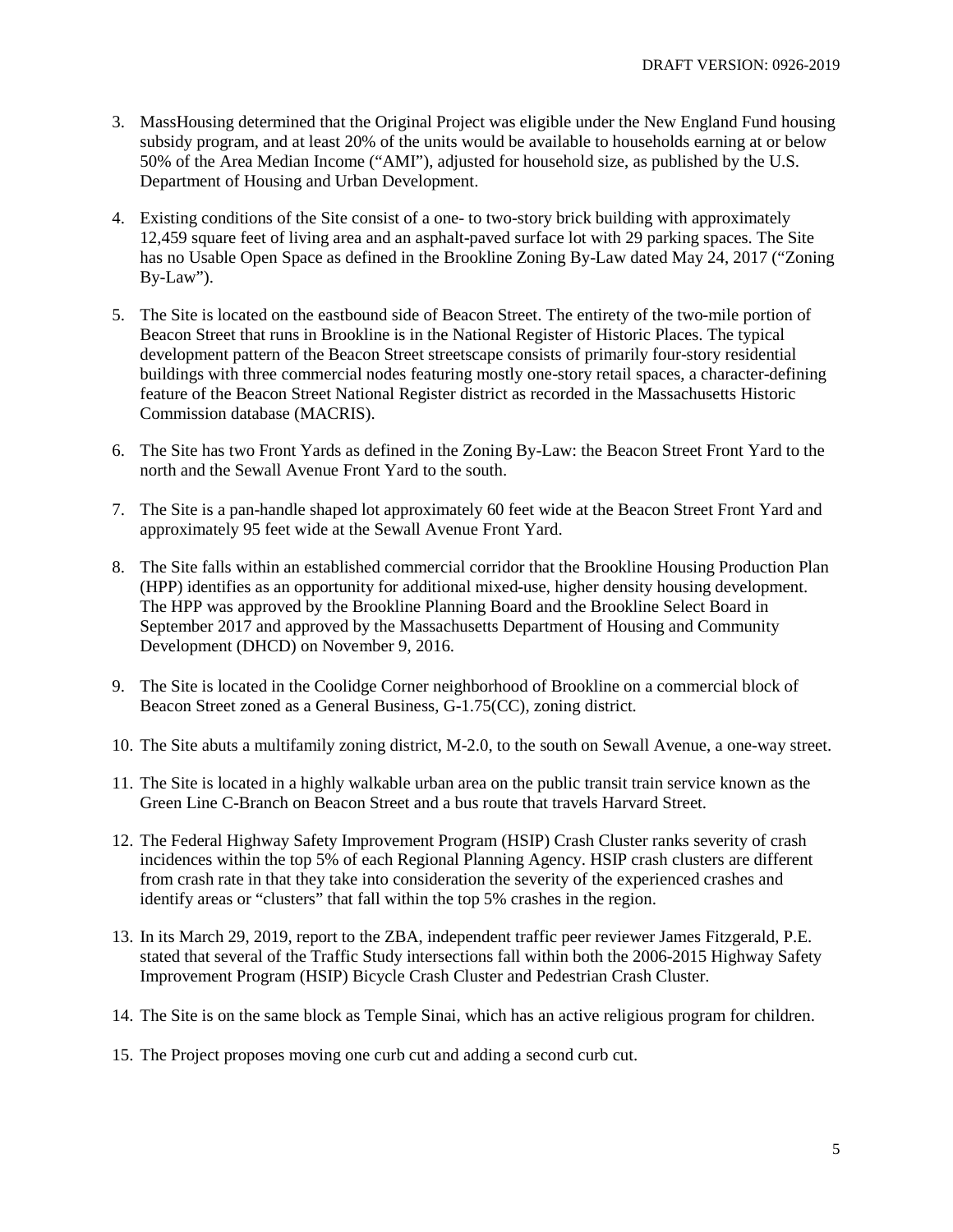- 16. The Transportation Board in its March 18, 2019, letter to the ZBA requested that the driveway curb cuts be designed to leave to retain the maximum possible number of parking spaces on Sewall Avenue.
- 17. The Site shares a property line with three direct abutters. At the time of the public hearing, the abutters to the east are the United Stated Postal Service distribution center and a dental office, and the abutter to the west is a site known and numbered as 1309-1317 Beacon Street ("Center Place"), which in part leases space to Trader Joe's grocery store.
- 18. The Applicant currently leases parking spaces on the Site to Trader Joe's grocery story for use of its customers.
- 19. A 2006 ZBA Decision granting a Special Permit to Trader Joe's includes a condition:

"Parking for customers of 1309 Beacon Street shall be made available at 1299 and 1319 Beacon Street when possible, and new and appropriate signage shall indicate the availability of the additional parking. The new signage for the parking lot shall be approved by the Planning Board."

- 20. In its June 29, 2018, letter to the ZBA, the Planning Department "found no evidence that an elimination of the leased parking spaces at the Project Site will create an infectious invalidity or other zoning violation for either the Project or Center Place" and that "Building Commissioner Daniel Bennett does not interpret the condition above as definitively requiring Trader Joe's to secure parking at 1299 Beacon Street [the Site] for the operation of its retail establishment as a result of the Special Permit relief granted in 2006. To our knowledge, the parking arrangement is in existence by a private agreement and a change to such an agreement will not create a new zoning nonconformity or make the lot at either [the Site] or at [Center Place] more nonconforming with regard to parking requirements."
- 21. There exists a longstanding means of egress and potential trespass issue between the Site and the abutter to the east known and numbered as 1297 Beacon Street that remains unresolved.
- 22. After consulting with Building Commissioner Daniel Bennett and c.40B consultant Judith Barrett, ZBA confirmed it does not have jurisdiction over the Massachusetts Building Code. MassHousing did not respond to the Town's request for a legal opinion.
- **23. At the ZBA's request, the Applicant conducted tests to determine of the height of the groundwater table. Tests were conducted in December 2018 and May 2019 and indicated that the maximum height of 26 feet below grade.**
- **24. The ZBA's independent geotechnical peer review, Daniel LaFrance, confirmed in his July 9, 2019, letter the maximum depth of the foundation and footings of the design would be approximately 22 feet below grade and would avoid intersecting the high groundwater table and therefore would eliminate the need for dewatering and groundwater monitoring.**
- **25. Mr. LaFrance stated in his July 9, 2019, letter to the ZBA that the Applicant should conduct ongoing environmental quality and soil testing during construction and be obligated to report and assume responsibility for any remediation of the Site pursuant to the Massachusetts Contingency Plan.**
- **26. The Fire Chief in his testimony to the ZBA on July 15, 2019, stated that he would not approve reducing the width of Sewall Avenue during construction to create a temporary lane for construction vehicles because a temporary construction lane on Sewall Avenue will not**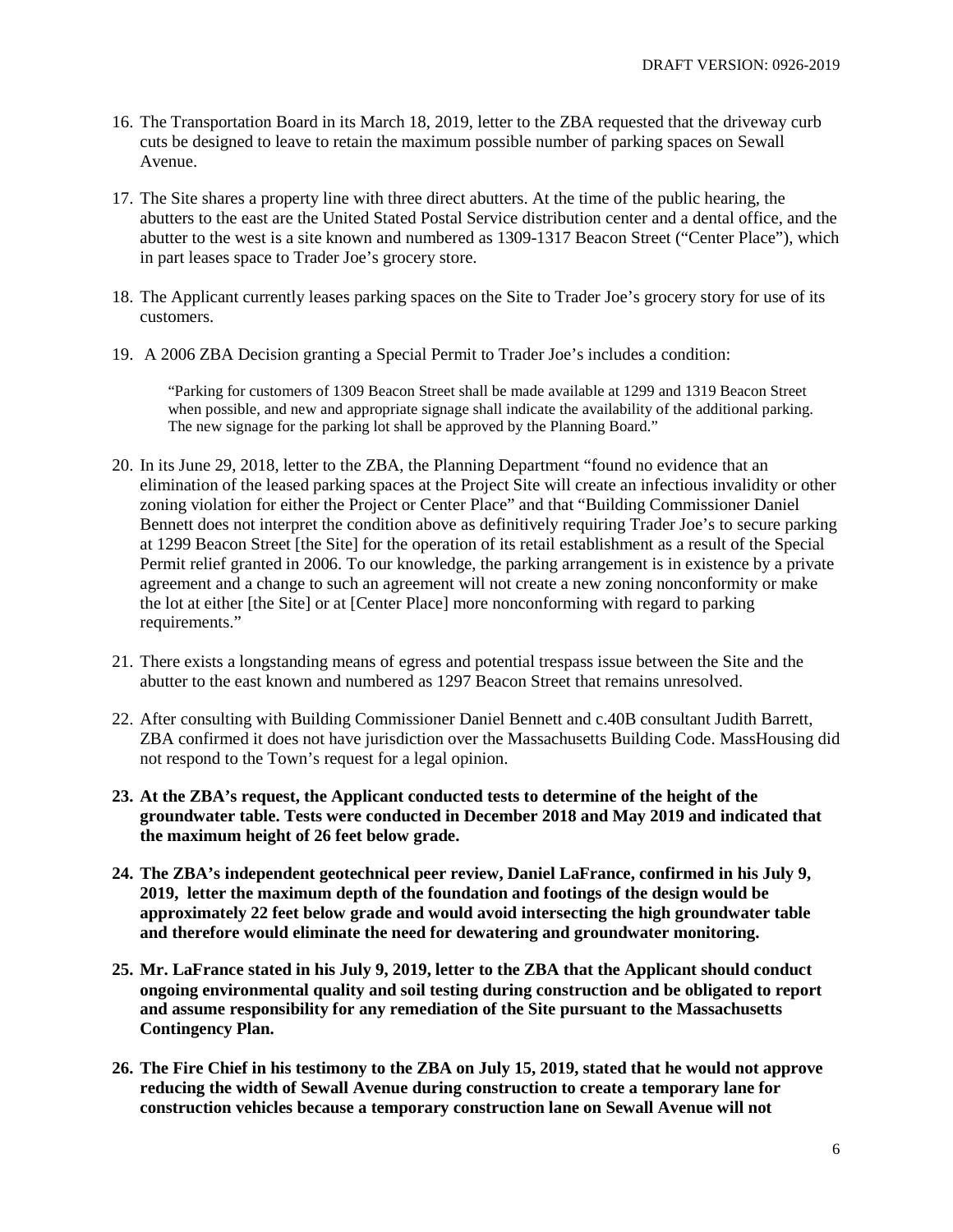**accommodate staging of fire apparatus and will not meet OSHA standards for firefighters in the case of an emergency.** 

- **27. The Fire Chief recommended closing Sewall Avenue during construction with police detail, as is the Town's typical practice for major impact projects.**
- **28. The ZBA's independent parking peer reviewer, Arthur Stadig, P.E., stated in his March 28, 2019, and May 29, 2019, letters to the ZBA that "the two-way [parking garage] ramp is 23 feet wide with chamfered inside corners and slopes ranging from 7.5% to 12%. Slopes are in a reasonable range and should be confirmed in final design."**
- **29. The ZBA's independent parking peer reviewer, Arthur Stadig, P.E., in his June 28, 2018, letter to the ZBA recommended a parking ratio of 0.7 to 0.9 for the Project's residential component and another 0.1 for visitor parking and that if these spaces are market rate for the area with nearby transit service, [Walker Consultants] suggests an appropriate parking supply be between 0.7 to 0.9 spaces per unit….the upper end of the range would be more appropriate." Mr. Stadig maintained this opinion during the public hearing.**
- **30. Arthur Stadig stated in his June 28, 2018, letter to the ZBA "the retail tenants have not been determined in the application and it is difficult to estimate what the Peak Hour Volume (PHV) will be. PHVs for retail/restaurant can vary between 30% to 60% for both inbound and outbound movements. If the tenant happens to be a restaurant or specialty grocer, for example, the PHV could be as much as 50% or 22 vehicles within the hour, both in and out. Of course, the real traffic will be more random and a Peak Hour Factor (PHF) which addresses a peak during the peak hour will increase the intensity."**
- **31. In testimony before the ZBA, the Applicant agreed to exclude grocery and all food-related uses in the commercial space of the Project.**
- **32. The Board heard the concerns of Town staff, boards, commissions, and residents and weighed them against local needs. The Board finds that the Project, as conditioned below, is Consistent with Local Needs, as that term is defined in 760 CMR 56.02, as required by the Act.**
- **33. The Board finds that the Conditions imposed in this Decision are necessary in order to address Local Concerns, as that term is defined in 760 CMR 56.02. The Board finds that such conditions will not render the Project uneconomic. To the extent that such conditions may render the Project uneconomic, the Board finds that the Local Concerns outweigh the potential benefits of the proposed affordable units.**
- **34. The Board finds that granting certain waivers from local by-laws and regulations is acceptable even though granting such waivers may have an adverse impact on Local Concerns. Nevertheless, the Board finds that the Local Concerns affected thereby do not outweigh the regional need for affordable housing, especially given the changes the Applicant has agreed to make, specifically the redesign of the building and improvements to the site layout in direct response to concerns of the Board and other parties in interest.**
- **35. The Board acknowledges concerns raised by abutters and other interested parties. The Board finds that despite these concerns, the Project addresses local and regional housing needs.**
- **36. The Applicant has had the opportunity to review the following Conditions and has no objections.**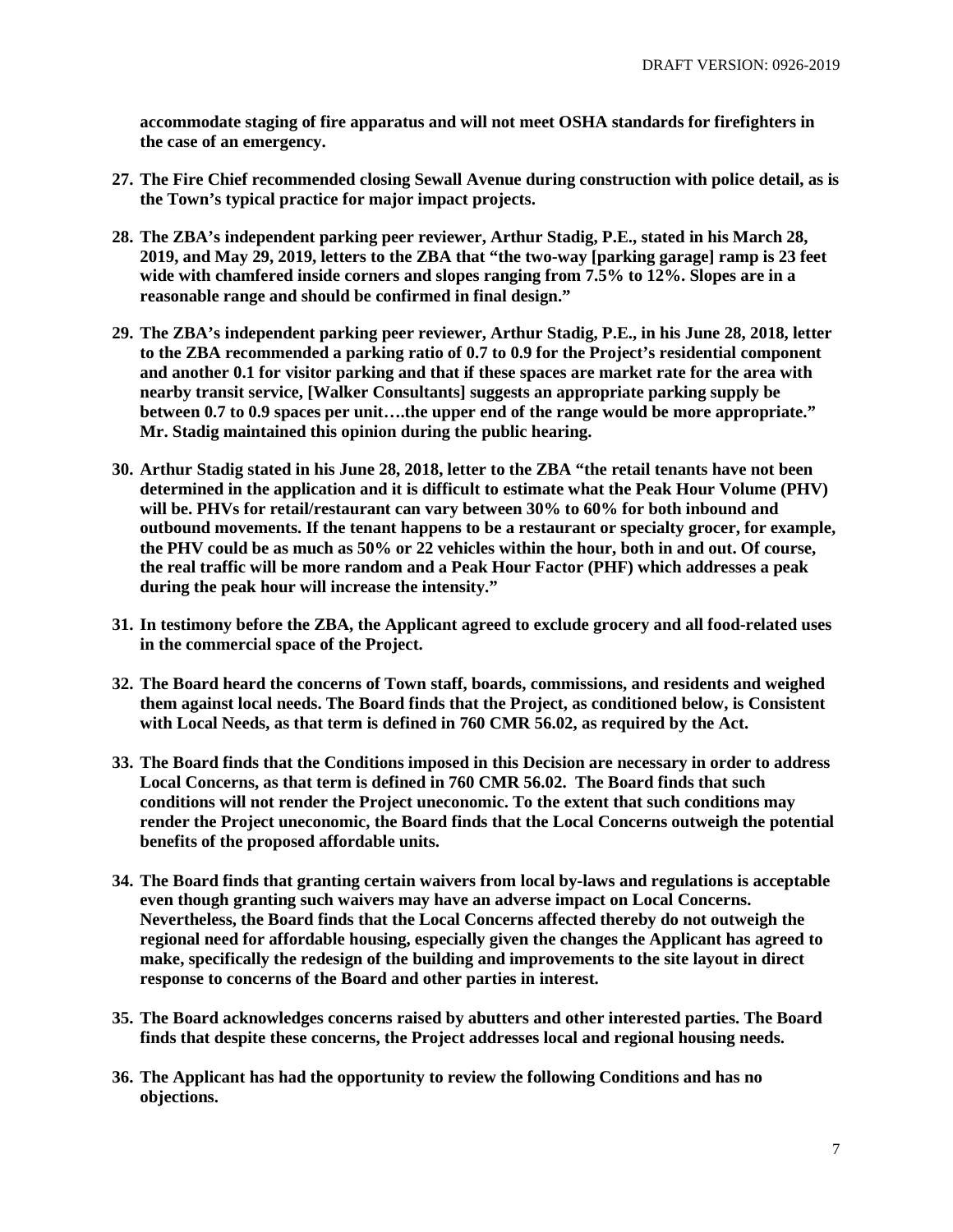**37. The Project is oversized for its context, with excessive scale and overbuilt non-residential space. Although the Project conforms to the recommended parking ratios for the proposed uses within the building, the Applicant's decision to increase the size of the units, retain a large commercial space, and inversely reduce the number of affordable units is a cynical use of the Chapter 40B comprehensive permit, the purpose of which is to create low-income housing. The Project purports to create affordability, but the Applicant has used Chapter 40B merely to subvert the Brookline Zoning Bylaw.** 

# **DECISION**

Pursuant to the Act, the Board, after convening a public hearing and making findings of fact, grants a Comprehensive Permit to the Applicant for the construction of 55 units of rental housing, 4,950 sf of commercial space, and 57 underground parking spaces as shown on the Site Plans, Stormwater Management Plan, Architectural Plans, Parking Narrative, Geotechnical Report, Rubbish and Recycling Plan, Preliminary Construction Management Plan, and Landscape Plans, subject to all of the conditions listed below.

# **CONDITIONS**

- 1. The Project shall include no more than 55 units of rental housing in no more than one building, which is shown on the Site Plans and the Architectural Plans, with no fewer than 57 below-grade parking spaces, and a loading area and two drop-off/pick-up surface parking spaces on the Site, as shown on the Site Plans and Architecture Plans listed under Item 4 under Procedural History.
- 2. Twenty percent of the units shall be available to households earning at or below 50% percent of the AMI, adjusted for household size, as published by the U.S. Department of Housing and Urban Development from time to time.
- 3. The total maximum number of bedrooms shall be 97 and the maximum number of units shall be 55, as listed in the following table*.*

| <b>Unit Type</b>   | <b>Number of Units</b>   | <b>Total Bedrooms</b><br>per Unit Type |  |
|--------------------|--------------------------|----------------------------------------|--|
| <b>One Bedroom</b> | 13                       |                                        |  |
| <b>Two Bedroom</b> |                          | 84                                     |  |
|                    | <b>TOTAL 97 Bedrooms</b> |                                        |  |

- 4. With respect to the Applicant's request for waivers from local by-laws and regulations dated September 19, 2019, the Board approves those waivers listed in **Exhibit 1**. The Project must comply with by-laws and regulations not waived.
- 5. The retail uses of the Project shall exclude grocery stores and all food-related businesses.

#### **Housing**

6. As a condition of any approval hereunder, at least 20% of the units shall be and shall remain affordable in perpetuity and shall be marketed to eligible households whose annual income may not exceed 50% of AMI , adjusted for household size, as determined by the United States Department of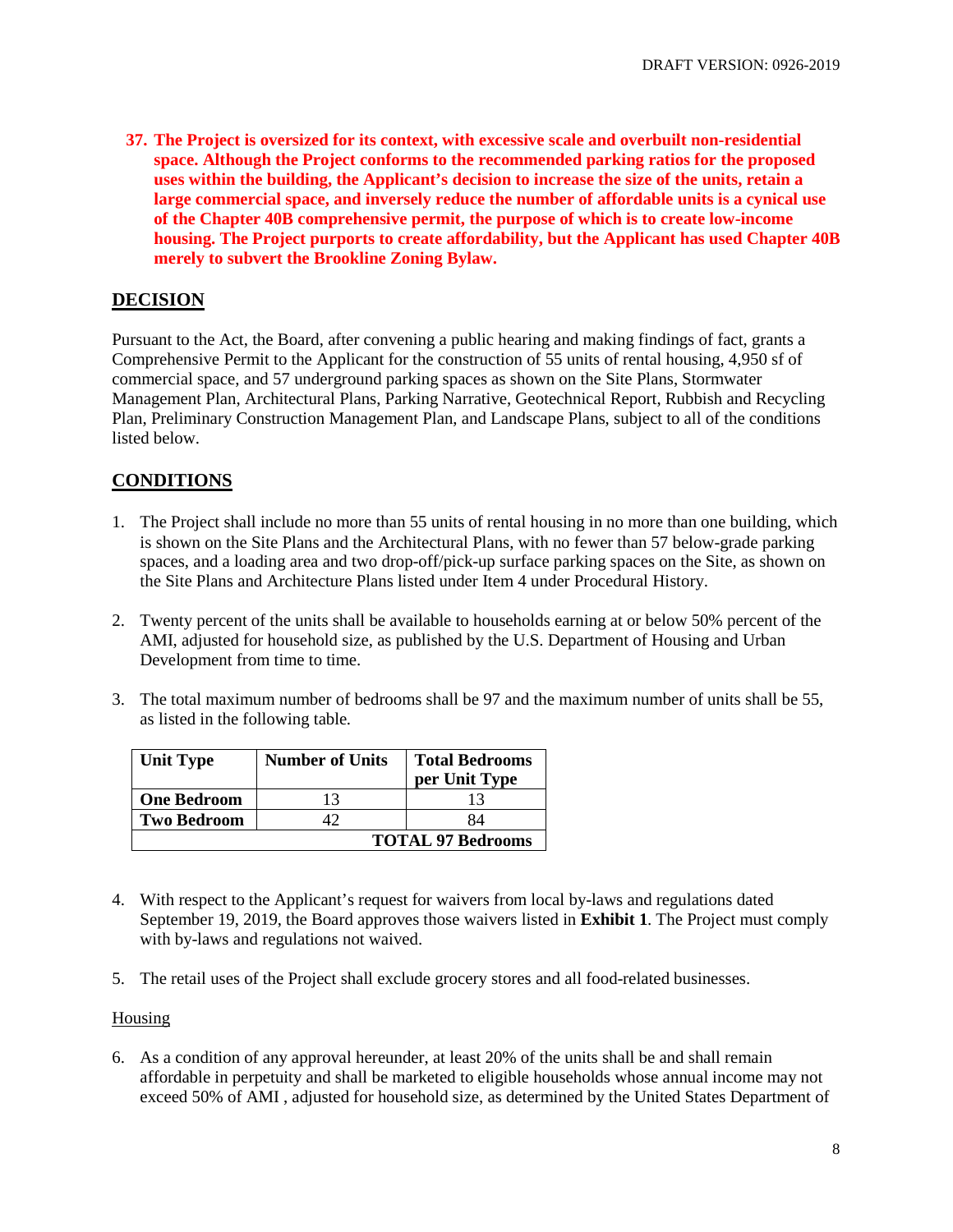Housing and Urban Development (the "Affordable Units"); and subject to approval by the Subsidizing Agency, as defined in 760 CMR 56.02, as the project administrator, the Affordable Units and the units priced at market rates (the "Market Rate Units") shall be eligible to be included in the Town's SHI.

- 7. Lease and occupancy agreements shall be for terms of not less than six (6) months with the exception of extensions. No more than two such extensions of an existing lease for a period of less than six (6) months shall be permitted. Nightly rentals shall not be permitted. Airbnb and similar lodging services shall not be permitted.
- 8. Local Preference: The Applicant shall work with the Assistant Director for Community Planning to request that no less than 70% of the Affordable Units be awarded to households with local preference during the initial lottery, as defined by the Town and subject to the approval of the Subsidizing Agency.
- 9. Eleven units in the Project shall in perpetuity be Affordable Units.
- 10. A second Regulatory Agreement and a Monitoring Services Agreement (the terms to be included are provided in **Exhibit 2**) shall be prepared prior to expiration of the initial Regulatory Agreement, approved by Town Counsel, executed and recorded and in effect for the period after the expiration of the affordability restrictions imposed by the Subsidizing Agency. The Applicant shall enter into said Regulatory Agreement and Monitoring Services Agreement with the Town and the Monitoring Agent to continue such restrictions. Such agreement shall be consistent with the terms of this Decision and with the customary terms of Town's Regulatory Agreements.
- 11. The Owner shall retain the Town or a consultant designated by the Town as the Monitoring Agent for the Project for the period commencing at the expiration of the affordability restrictions imposed by the Subsidizing Agency. All costs associated with monitoring for consistency with any applicable Regulatory Agreement during this period shall be borne by the Owner.
- 12. The Town will not issue a Building Permit for the Project without final approval from the Subsidizing Agency.
- 13. No more than three Certificates of Occupancy shall be issued by the Building Commissioner for Market Rate Units until at least one Certificate of Occupancy is issued for an Affordable Unit. No more than one Certificate of Occupancy for an Affordable Unit shall be issued for every three Market Rate Unit Certificates of Occupancy issued by the Building Commissioner.

#### Fire Safety

14. Prior to the application for a Building Permit, the Applicant shall certify in writing to the Fire Chief and the Building Commissioner that:

(a) the Project's building has enhanced NFPA-13 (or latest version of the NFPA code) designed sprinkler systems, and

(b) the Project's building has direct alarm notification to the Fire Department designed in accordance with the latest version of Building and Fire Codes.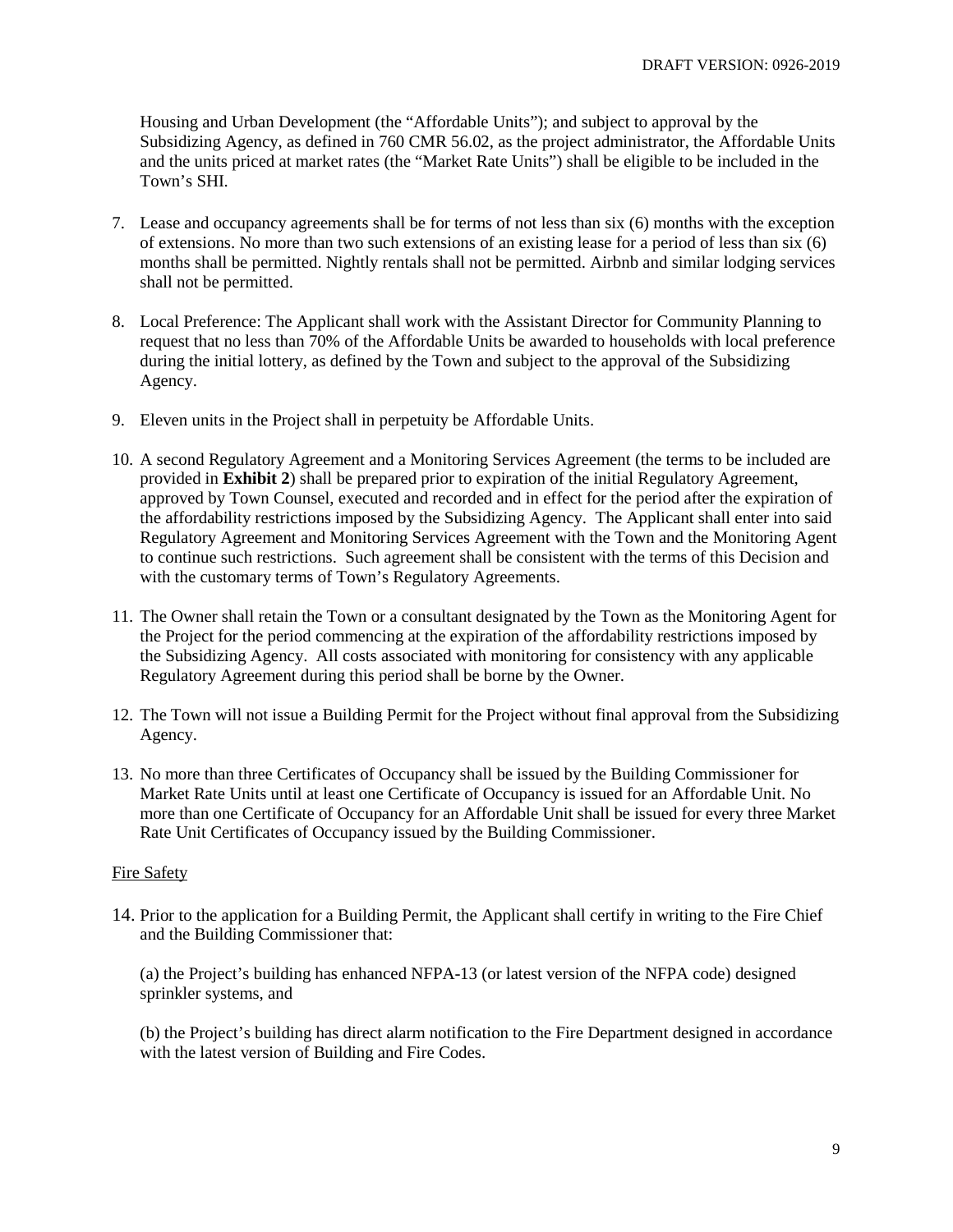- 15. Prior to the issuance of a Building Permit, the Fire Chief or his designee shall review and approve the final site plan.
- 16. Prior to the issuance of a Building Permit, the Applicant shall submit a construction site safety plan in compliance with NFPA 241 prepared by a third-party fire safety professional who has been approved by the Fire Chief ("Construction Site Safety Plan") for the review and approval of the Building Commissioner and the Fire Chief, with all costs thereunder borne by the Applicant. The Construction Site Safety Plan shall include measures to decrease and/or eliminate fire safety hazards. The Fire Chief or his designee may review onsite operations during construction. The third-party fire safety professional shall report any conflicts with the Construction Site Safety Plan to the Fire Department in a timely manner.
- 17. Prior to the issuance of the first Certificate of Occupancy, the private property management company for the Project shall submit a fire safety and emergency procedures plan for the review and approval of the Fire Chief or his designee.

#### Pre-Construction / Environmental / Geotechnical

- 18. Prior to Commencement of Construction, the Applicant shall provide the Director of Engineering and Transportation with plans showing that no erosion from the Site will cause deposition of soil or sediment upon adjacent properties or public ways. For purposes of this Decision, "Commencement of Construction" shall mean: the initial disturbance of soils associated with clearing, grading, or excavating activities or other construction activities; the placement of or mobilization for construction activities including but not limited to placing materials, machinery, supplies or construction equipment on the Site and removing or disconnecting of utilities or water or sewer lines; and/or any alteration, demolition, repair or improvements to a building or structure ("Commencement of Construction").
- 19. Prior to Commencement of Construction and subject to approval by the Building Commissioner in conjunction with the Director of Engineering and Transportation, the Health Commissioner, and the Fire Chief, the Applicant shall provide a Final Construction Management Plan that shall include but not be limited to: designation of truck routes; sequencing of truck traffic; limit of work areas; staging areas; the locations where construction vehicles, materials, and equipment will be stored; parking hours and locations for construction workers' vehicles; location of portable toilets; rodent and insect control plan; dust/airborne particle control; security fencing; trash areas; construction trailer locations; the timetable for excavation and overall earthwork operation; and the number of necessary truck trips.
- 20. The Applicant shall include the Final Construction Management Plan in the contract with the Project's general contractor and be binding on all subcontractors for the duration of construction.
- 21. Prior to Commencement of Construction, the Applicant shall submit a plan to be included in the Final Construction Management Plan subject to the review and approval of the Building Commissioner and the Director of Engineering and Transportation for trucking and hauling soil from the Site during excavation, including but not limited to:
	- a. Duration of the excavation period;
	- b. Capacity of the dump trucks;
	- c. Number of dump trucks; and
	- d. Plan to avoid queueing of dump trucks.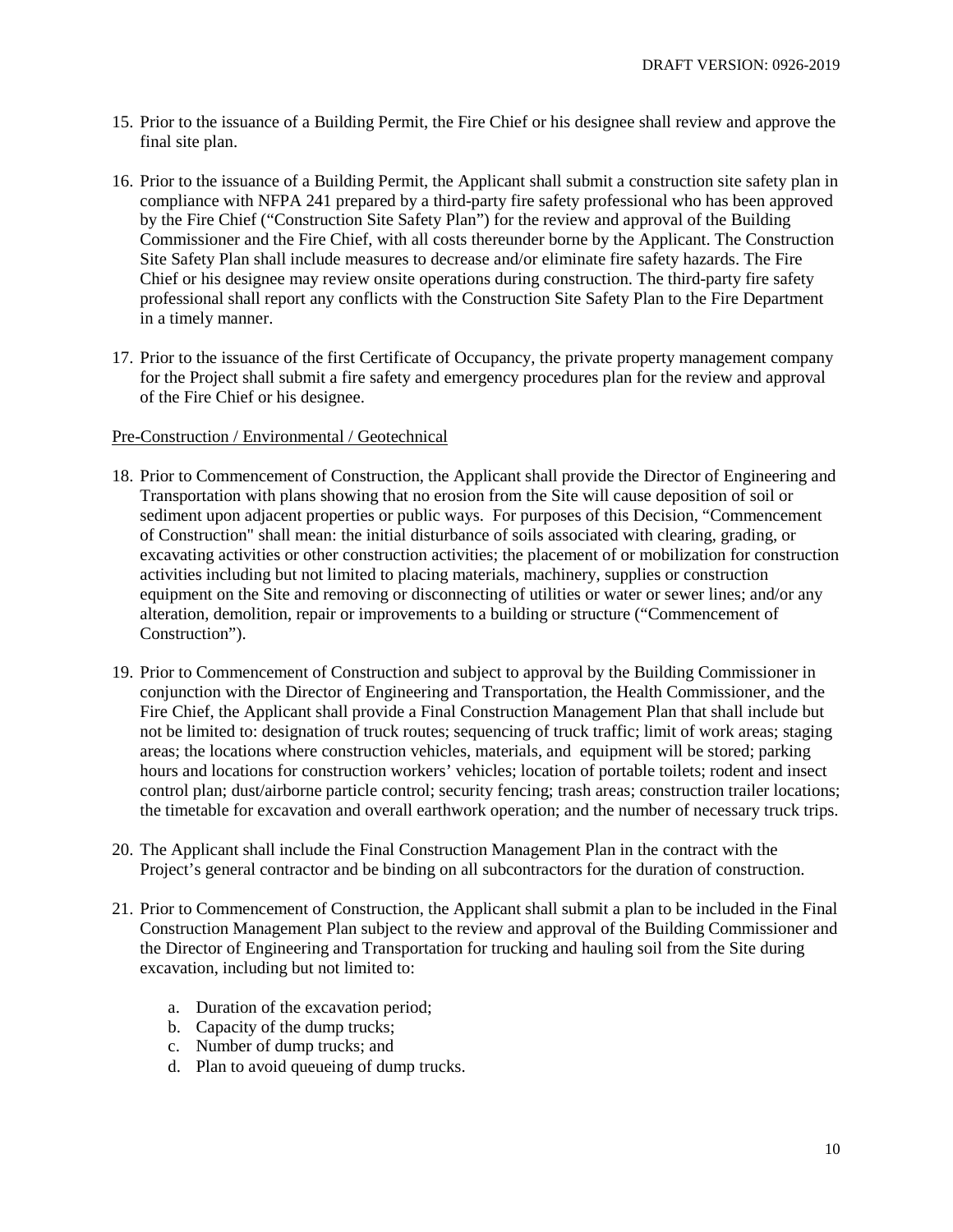- 22. Prior to the Commencement of Construction, the Applicant shall submit a plan to be included in the Final Construction Management Plan for the review and approval of the Building Commissioner for the usage of crane equipment in overhead movements, including but not limited to:
	- a. How the crane will be maintained on the Site during usage;
	- b. The radius of the crane's overhead movements;
	- c. Protection of the roofs of structures and the parking areas of abutting parcels; and
	- d. Protection of public infrastructure, utilities, and street trees.

Any damage to structures and parking areas causally connected to construction of the Project shall be the financial responsibility of the Applicant to repair.

- 23. Prior to the Commencement of Construction, the Applicant shall confirm that utilities including but not limited to storm drainage infrastructure, sewer connections, electrical power lines do not cross the Site's property lines prior to disconnection. Should electrical power lines be relocated for construction of the Project, the Applicant shall coordinate activities with the Town and the utility.
- 24. The Applicant shall provide back-up generators in the event power is shut off or disconnected for the construction of the Project with all costs thereunder borne by the Applicant.
- 25. During excavation, the Applicant shall not stockpile soil and debris on the Site at any time. The Applicant shall provide the Director of Engineering and Transportation with ten days written notice prior to any excavation on the Site.
- 26. Prior to Commencement of Construction, the Applicant shall submit a plan for ongoing environmental quality and soil testing during construction for the review and approval of Director of Engineering and Transportation. The Applicant shall assume obligations for reporting and cleanup under the Massachusetts Contingency Plan (MCP; 310 CMR 40.0000).
- 27. Construction vehicles shall load and unload within the limit of the work area designated in the Final Construction Management Plan, approved by the Building Commissioner and the Director of Engineering and Transportation. Construction equipment and vehicles shall not impede the access, staging, and passage of emergency vehicles on Beacon Street and Sewall Avenue.
- 28. For the days services for Rosh Hashanah and Yom Kippur are held at Temple Sinai located at the intersection of Sewall Avenue and Charles Street, the Applicant shall observe a schedule for activities related to the construction of the Project as required by the Building Commissioner and the Director of Engineering and Transportation.
- 29. Prior to Commencement of Construction, the Applicant shall provide the Director of Engineering and Transportation with a report, still photographs, and video recording of the condition of pavement surfaces along truck routes designated in the Final Construction Management Plan before Commencement of Construction and then again prior to issuance of a Certificate of Occupancy to ensure construction traffic does not adversely affect the pavement.
- 30. Prior to Commencement of Construction, the Applicant shall conduct a pre-construction and postconstruction surveys with visual documentation (by video or still photography) of the above and below grade structures, including the interiors and exteriors of the foundations, at properties located within 100 feet of the Site's property lines, subject to receipt from abutters of rights of access. Any damage to structures and parking areas within this area causally connected to construction of the Project shall be the financial responsibility of the Applicant to repair. The Applicant shall: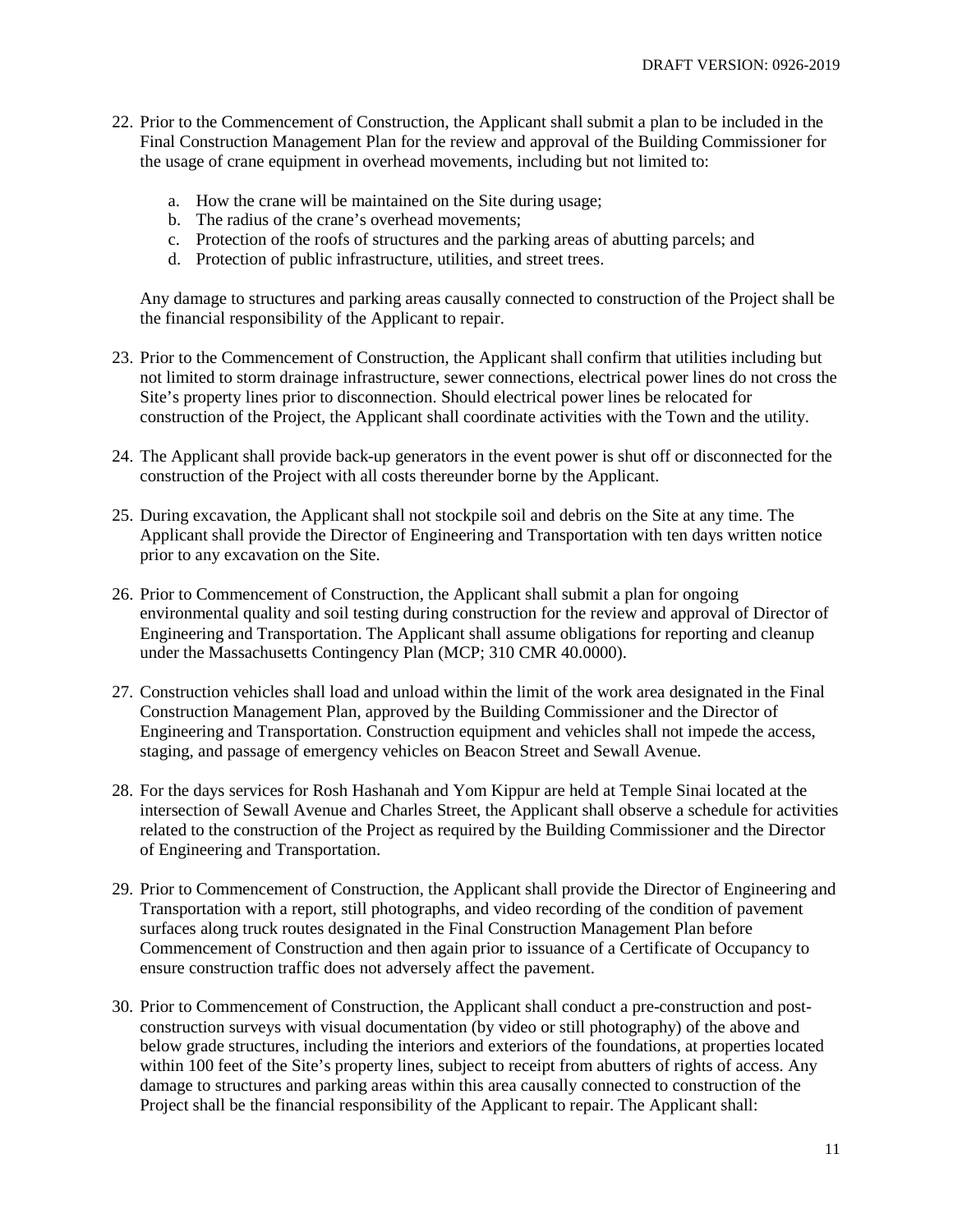- a. perform test pits or probes to expose or locate the foundations of these structures, if as-built foundation drawings of structures within a 100-foot radius of the Site are not available;
- b. install crack gauges in pre-existing cracks documented in the pre-construction conditions survey;
- c. install vibration monitors at structures within a 100-foot radius of the Site;
- d. maintain vibration monitors in working order for period(s) of construction required by the Building Commissioner;
- e. cease construction work immediately if the owner of a property within a 100-foot radius of the Site reports new and/or increased cracking during periods of vibration monitoring;
- f. immediately notify the Building Commissioner of any reports of damage to abutting structures; and
- g. shall not resume construction until aforementioned damage is investigated and remedied to the satisfaction of the Building Commissioner.
- 31. There shall be no blasting during the construction of the Project.
- 32. Prior to the issuance of a Building Permit, the Applicant shall (i) conduct a bearing analysis study stamped and signed by a professional geotechnical engineer to assess the building load and to inform the final design for the foundation; (ii) submit the aforementioned study for the review and approval of the Building Commissioner and Director of Engineering and Transportation; (iii) submit plans for the excavation support and foundation design stamped and signed by a professional geotechnical engineer for the review and approval of the Building Commissioner and the Director of Engineering and Transportation. The excavation support and foundation design shall include but is not limited to the following:
	- a. Confirmation that the depth of the foundation is no greater than 25 feet below grade to remain above the groundwater table readings recorded in the Geotechnical Plan listed under Item 4 of Procedural History;
	- b. Plans for the drilled secant pile foundation method indicated in the Geotechnical Plan listed under Item 4 of Procedural History; and
	- c. Thickness of foundation walls consistent with the Architectural Drawings and Parking Plan listed under Item 4 of Procedural History

Should the Town hire a third party consultant to conduct said review, all costs for this review shall be borne by the Applicant.

33. Prior to Commencement of Construction, the Applicant shall meet with the Town Arborist to review the health of the existing street trees and shall submit a plan for protecting the roots, limbs, and canopies of existing street trees on Beacon Street and Sewall Avenue during construction for the review and approval by the Town Arborist and with all costs for performance thereunder borne by the Applicant. Any proposed removal of street trees shall be subject to M.G.L. c.87, the "Shade Tree Act."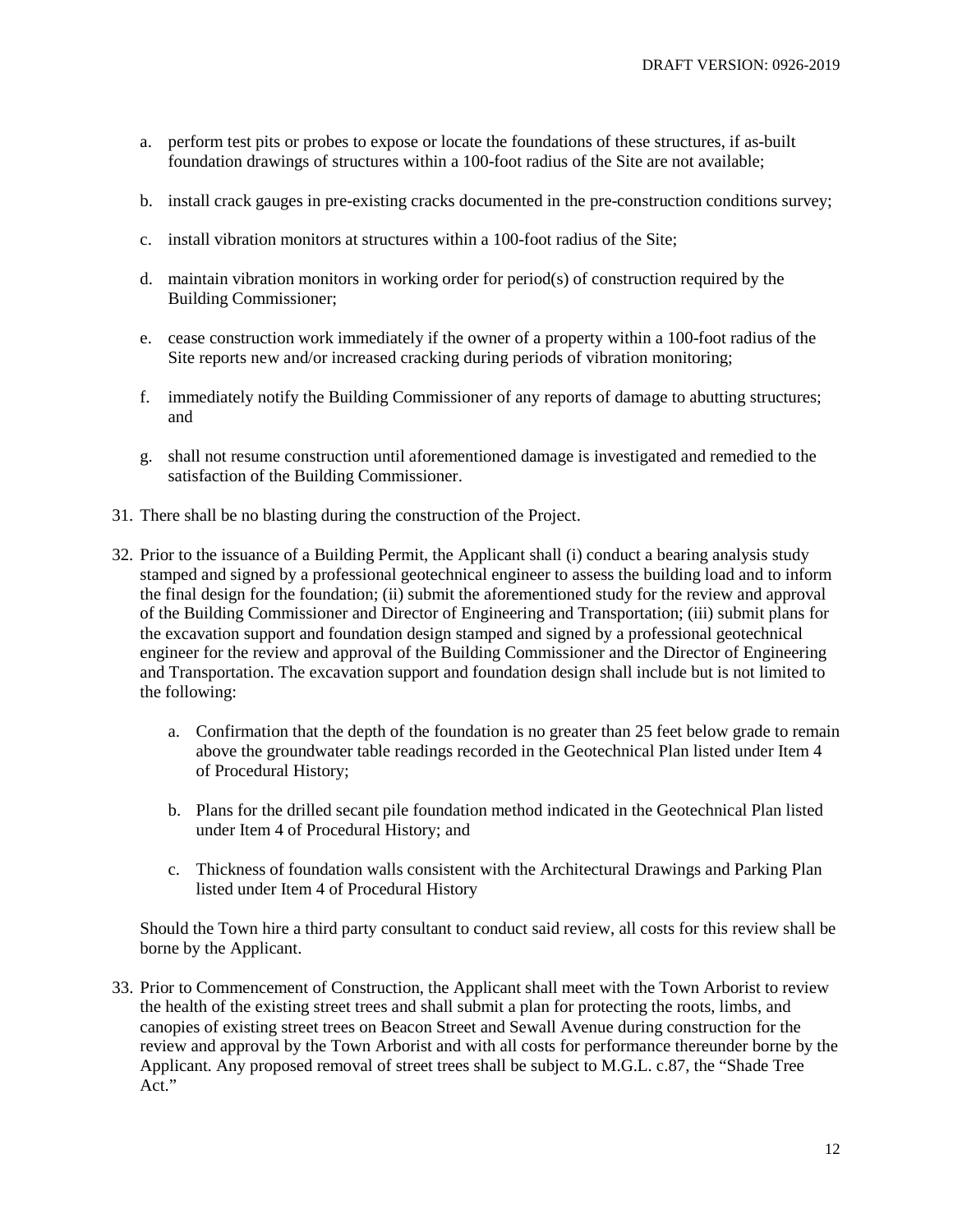- 34. Prior to the issuance of a Building Permit, the Applicant shall submit final floor plans and elevations for the building, indicating façade design and rooftop details subject to the review and approval of the Assistant Director for Regulatory Planning for consistency with the plans listed under Item 4 under Procedural History. Color, windows, and materials shall be reviewed and approved on site by the Assistant Director for Regulatory Planning within a reasonable time frame.
- 35. The Applicant shall delineate pedestrian pathways on the Site from the driveways leading to the loading area and to the parking garage. Prior to the issuance of a Building Permit, the Applicant shall submit plans for the design of the ground plane, subject to the review and approval of the Assistant Director for Regulatory Planning.
- 36. The Applicant shall install a decorative treatment on the first floor of the west façade and on the loading area garage door and on the parking garage door. Prior to the issuance of a Building Permit, the Applicant shall submit renderings and sample materials, subject to the review and approval of the Assistant Director for Regulatory Planning and the Chair of the Planning Board.
- 37. Prior to the issuance of a Building Permit, the Applicant shall submit final site and landscaping plans indicating: plant types and sizes at planting and location of plants; proposed design of garage and loading area doors; proposed design of the first floor of the west façade; location of and materials for fences, walls, walkways, and driveway; height of fences and elevation at top of walls in relation to grade; exterior lighting; location of utilities, mechanicals, parking spaces, and bicycle storage; and the location of trash, recycling, and snow storage, subject to the review and approval of the Assistant Director for Regulatory Planning.
- 38. Prior to the issuance of a Building Permit, the Applicant shall submit a photometric lighting plan to the Director of Engineering and Transportation and the Building Commissioner for review and approval. All exterior lighting on the Site shall be installed and maintained so that no direct light or glare shines on any street or any nearby homes. Headlight glare from vehicles entering or leaving the Site or parking on the Site shall be shielded in accordance with local by-laws.
- 39. Prior to the issuance of a Building Permit, the Applicant shall submit a stormwater management and drainage plan to the Director of Engineering and Transportation for review and approval.
- 40. Prior to the issuance of a Building Permit for the building on the Site or a portion thereof the Applicant shall comply with the Public Works Department's Site Plan Review Checklist as verified by the review and approval of the Director of Engineering and Transportation and the Building Commissioner.
- 41. Prior to issuance of a Building Permit, all water, stormwater and sewage facility designs shall be subject to review and approval by the Director of Engineering and Transportation. Contemporaneously with sending or within ten (10) days of receiving any and all correspondence to or from the Massachusetts Historical Commission or the Massachusetts Secretary of Energy & Environmental Affairs concerning the Project, the Applicant shall provide the Board and the Brookline Preservation Commission with copies.

## Construction

42. During construction, the Applicant shall conform to all local, state, and federal laws regarding air quality, noise, vibration, dust, and blocking of any roads. The Applicant shall at all times use reasonable means to minimize inconvenience to residents and businesses in the general area. The Applicant shall provide the Police Department with the name and 24-hour telephone number for the project manager responsible for construction. The hours for operation of construction equipment,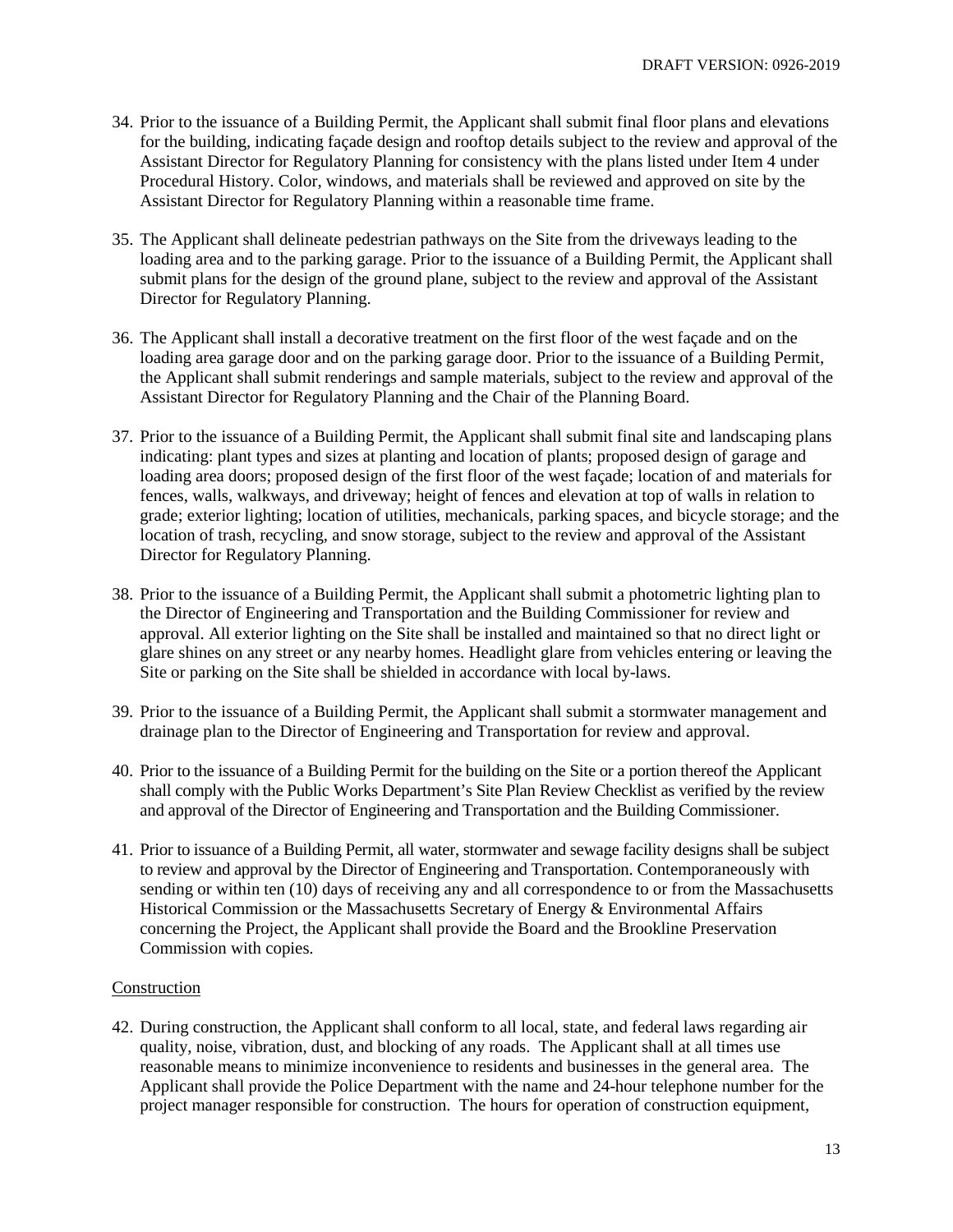deliveries and personnel are limited to: Monday through Friday (excluding Federal and State holidays) from 7:00 am to 5:00 pm; Saturday from 8:30 am to 5:00 pm; and Sunday from 8:30 am to 5:00 pm. Any noise or traffic complaints during these hours will be investigated by the appropriate Town agencies and departments.

- 43. During construction and initial leasing, the Applicant may post on the Site no more than one temporary sign for the Project, no greater than twenty square feet (20 sf), with the design and location subject to review and approval by the Assistant Director for Regulatory Planning.
- 44. The Applicant shall make all commercially reasonable efforts to ensure that the entire construction period from Commencement of Construction to the date of issuance of the final Certificate of Occupancy shall be no more than thirty (30) months except subject to causes beyond the Applicant's reasonable control. Applicant may seek an extension of the foregoing requirement pursuant to 760 CMR 56.05(11). The Applicant shall work with the Town to coordinate construction activity with improvements the Town schedules to the public way.
- 45. The Applicant shall keep in optimum working order any and all construction equipment that makes sounds.
- 46. Upon the request of the Director of Engineering and Transportation and/or the Building Commissioner, the Applicant shall provide written reports during construction outlining the status of the Project.

#### Certificate of Occupancy

- 47. Prior to the issuance of the first Certificate of Occupancy, the Applicant shall submit as-built floor plans certified by a registered architect to the Building Commissioner for his review and determination of conformance with the approved plans and the Conditions of the Decision. Prior to the issuance of the first Certificate of Occupancy for the building on the Site or a portion thereof, the Applicant shall comply with the Building Department's Certificate of Occupancy Process as verified by the review and approval of the Building Commissioner.
- 48. Prior to the issuance of the final Certificate of Occupancy for the Project, the Applicant's registered architect and professional engineer shall certify in writing to the Building Commissioner that the Project complies with the Site Plans, the Architectural Plans, and Landscaping Plans, including the modifications required by this Decision.
- 49. When fifty (50) percent of the Certificates of Occupancy are issued, the Applicant shall demonstrate to the Building Commissioner that the Project complies with the Town Noise By-Law. Prior to the issuance of the final Certificate of Occupancy, the Applicant shall demonstrate to the Building Commissioner that the Project complies with the Town Noise By-Law.
- 50. After the issuance of the final Certificate of Occupancy and before the Applicant replaces or changes any exterior materials, the Applicant shall submit plans showing replacement materials, colors, and window profiles for the review and approval of the Assistant Director for Regulatory Planning (if they are other than those indicated on the plans listed in Conditions 34, 35, 36, and 37), unless the changes are deemed substantial by the Subsidizing Agency and/or the ZBA pursuant to 760 CMR 56.04(5).

## Transportation and Parking Management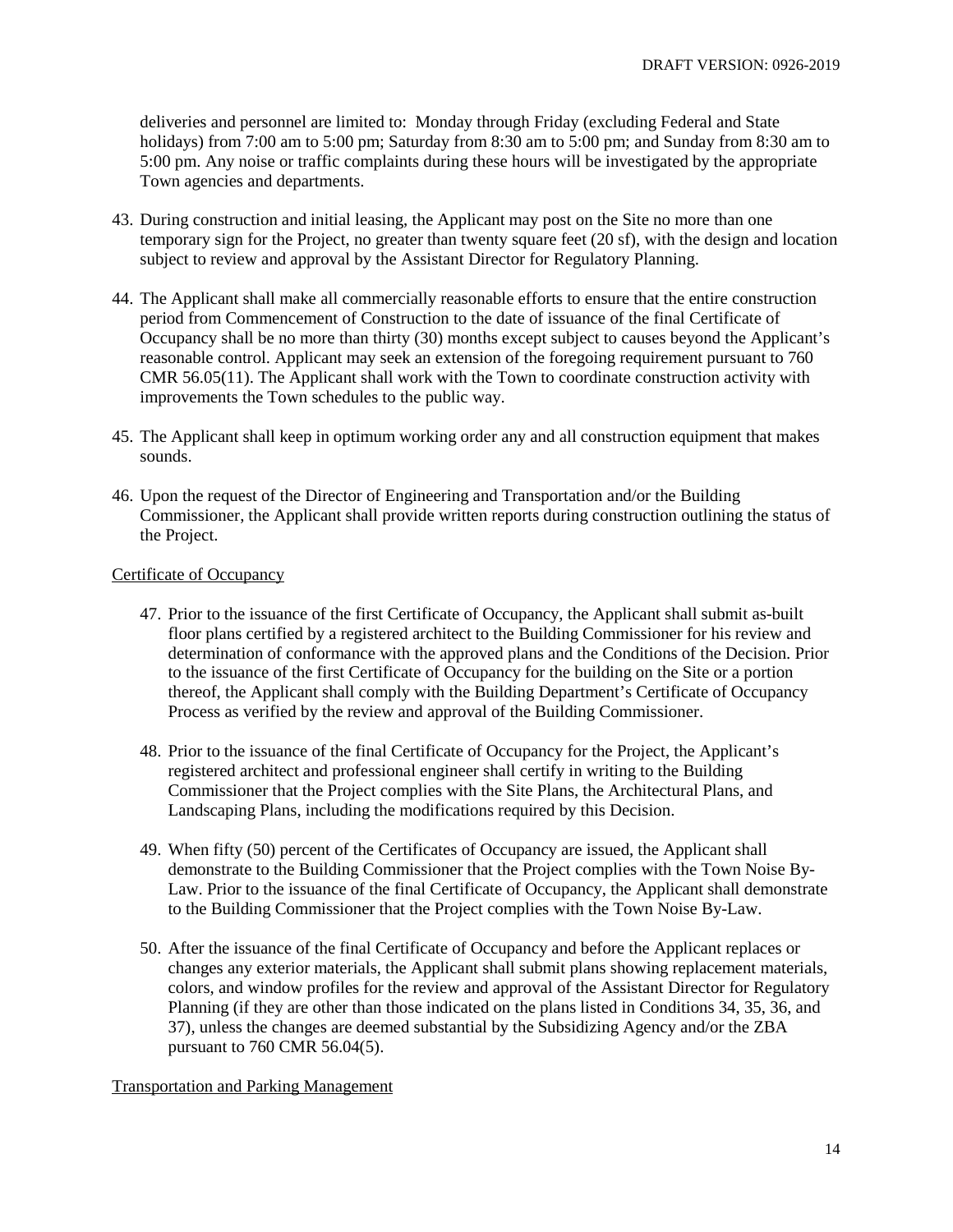- 51. Traffic mitigation shall be all as follows:
	- a. The Applicant shall ensure that the Sewall Avenue driveway aprons are at the same level as the sidewalk elevation and that the material for the driveway aprons is the same as that of the sidewalk;
	- b. The Applicant shall leave 20 feet between the two driveway curb cuts to accommodate one parking space in the public way on Sewall Avenue;
	- c. The Applicant, in consultation with the Director of Engineering and Transportation, shall purchase and install a STOP sign and a stop line consisting of concrete pavers at the driveway exits with all costs borne by the Applicant;
	- d. The Applicant shall use best efforts to prevent vehicles entering the Site from queuing onto Sewall Avenue;
	- e. No vehicles shall idle in the driveway or the garage in accordance with the Town Idling of Motor Vehicles By-Law;
	- f. The Applicant shall post a No Idling sign in the Project's garage;
	- g. The Applicant shall keep sidewalks in front of the Site on Beacon Street and Sewall Avenue clear of snow and ice and shall remove snow mounds that collect on Sewall Avenue to the left and right of the driveways to ensure that drivers entering and exiting the Site have a clear view of pedestrians and approaching vehicles. The Applicant shall not store snow in the public way;
	- h. The Applicant shall not store snow and/or other materials on the driveway;
	- i. Prior to the issuance of a Building Permit, the Director of Engineering and Transportation shall review landscaping plans including fences and walls to ensure that driver visibility is not impeded;
	- j. Prior to the issuance of a Building Permit, the Applicant shall submit a Transportation Access Plan ("TAP") for reducing the number of vehicular trips to and from the Project, to be prepared in accordance with the Transportation Access Plan Guidelines of the Town (Sec. 5.09.3.c.6 of the Town Zoning By-Law), and which shall be subject to the review and approval of the Director of Engineering and Transportation. Mitigation measures in the TAP shall include the Applicant (i) providing subsidies for its employees' public transit costs; (ii) providing on-site sale of MBTA passes; (iii) providing no fewer than eighteen bicycle racks for secure and covered bicycle storage; (iv) publicizing transit options; (v) including in leases for the commercial spaces language mandating MBTA pass subsidies be provided to employees by the commercial tenants; (vi) installing transit screens in the building lobby for use by residents, visitors, and staff, to display the on-time arrival of nearby MBTA buses and trains; (vii) installing in at least two parking spaces an Electric Vehicle Charging Station as defined in the edition of the Massachusetts Building Code in effect at the time a Building Permit is issued, and making another 15% of the Project's parking spaces EV Ready as defined in the edition of the State Building Code in effect at the time a Building Permit is issued; (viii) unbundling parking spaces from the leases for the residential units; (ix) traffic monitoring and annual reports as specified in the TAP to the Director of Engineering and Transportation; and (x) funding a shared bicycle station in the public way for two years.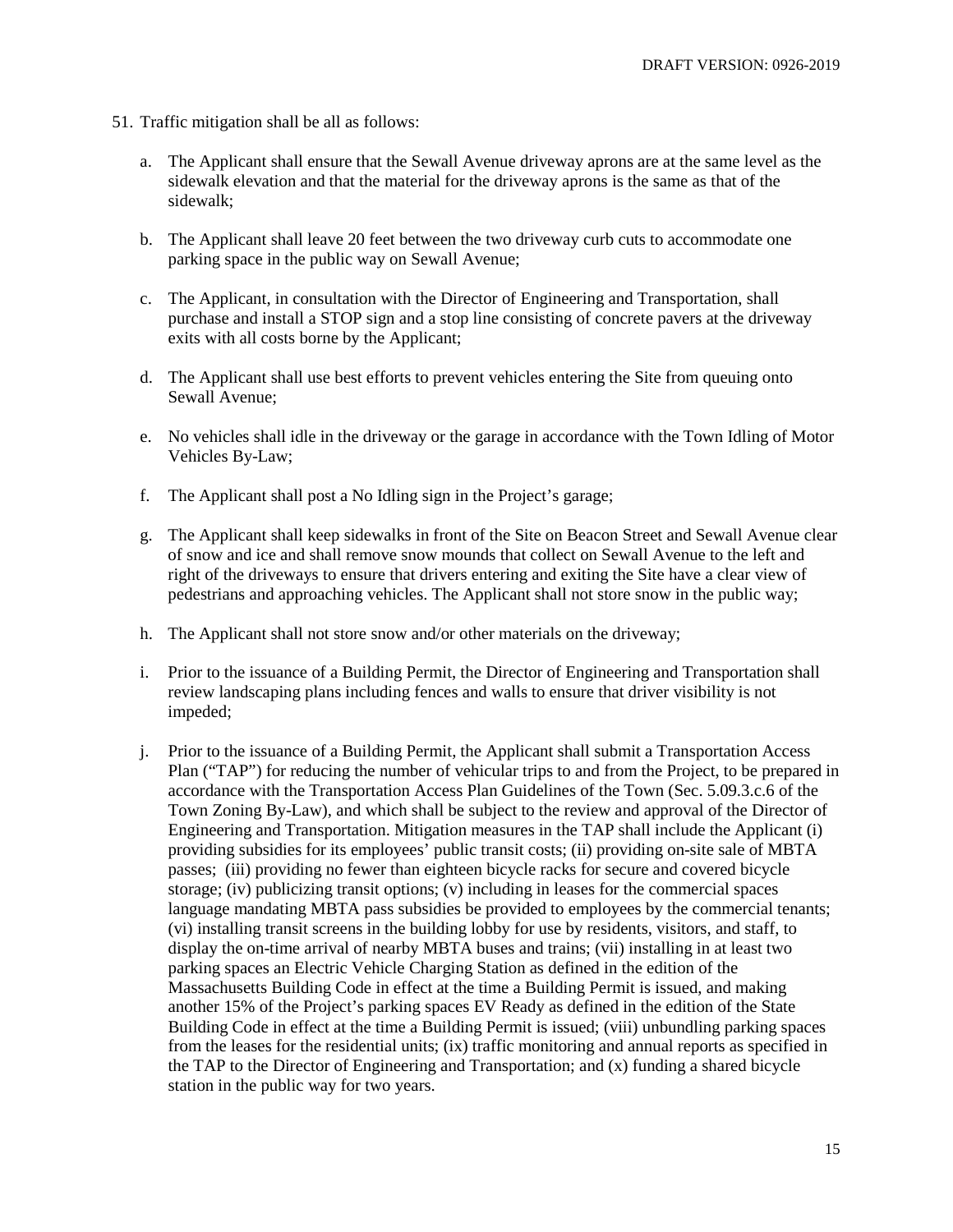k. Prior to the *issuance of a Building Permit*, the Applicant shall provide a contribution in the amount of \$176,455 to the Town, for deposit into a segregated Town account to be used by the Town for the installation of curb extensions, ADA compliant handicap ramps, and crosswalks to improve safety at the intersection of Sewall Avenue and Longwood Avenue ("Sewall-Longwood Improvements"). If the funds are not used within three years from the date of the issuance of the last Certificate of Occupancy for the Sewall-Longwood Improvements, the funds shall be returned to the Applicant.

## Rubbish and Recycling

- 52. Prior to the issuance of a Building Permit, the Applicant shall submit a rubbish/recycling plan and schedule to the Chief of Environmental Health for review and a determination of compliance with Town regulations. Said plan shall include provisions guaranteeing that:
	- a. The Applicant shall use best efforts to have all rubbish and recyclables generated from the Project's residential and commercial spaces picked up a maximum of twice per week contemporaneously by the Applicant's private waste management service(s), and in any event, in compliance with all applicable regulations;
	- b. The Project shall provide for the residential and commercial uses the number and specifications for the trash and recycling rooms, bi-sorter chute systems, trash compactor, cardboard baler and compactor, trash tug mechanism, two-cubic-yard containers, and 96 gallon toters as described in the Rubbish and Recycling Plan listed under Item 4 of Procedural History;
	- c. The motor of the compactors shall have a decibel rating in compliance with the Town Noise By-Law;
	- d. The pick-up location shall be in the loading area of the Site as shown on the Rubbish and Recycling Plan listed under Item 4 of Procedural History. At no time shall rubbish and/or recycling containers be stored outside of the footprint of the Project's building.
	- e. At no time shall rubbish and recycling be stored in either of the Site's front yards or in the public way or along property lines shared with abutters;
	- f. The private waste management truck(s) shall not back out of the Site's driveways for pick-up;
	- g. The private waste management truck(s) shall not park on Beacon Street and/or Sewall Avenue for pick-up;
	- h. The rubbish and recycling collection rooms in the Project's garage must be maintained in compliance with State Sanitary Code requirements;
	- i. The Applicant shall install noise reducing sheet rock (i.e. quiet rock), or other material that reduces noise impact, from the trash compactor room; and
	- j. The Applicant shall inform the Public Health Department when the Project's residential units are 90 percent occupied so that the Chief of Environmental Health may review and approve the preliminary rubbish/recycling plan for compliance with this Decision.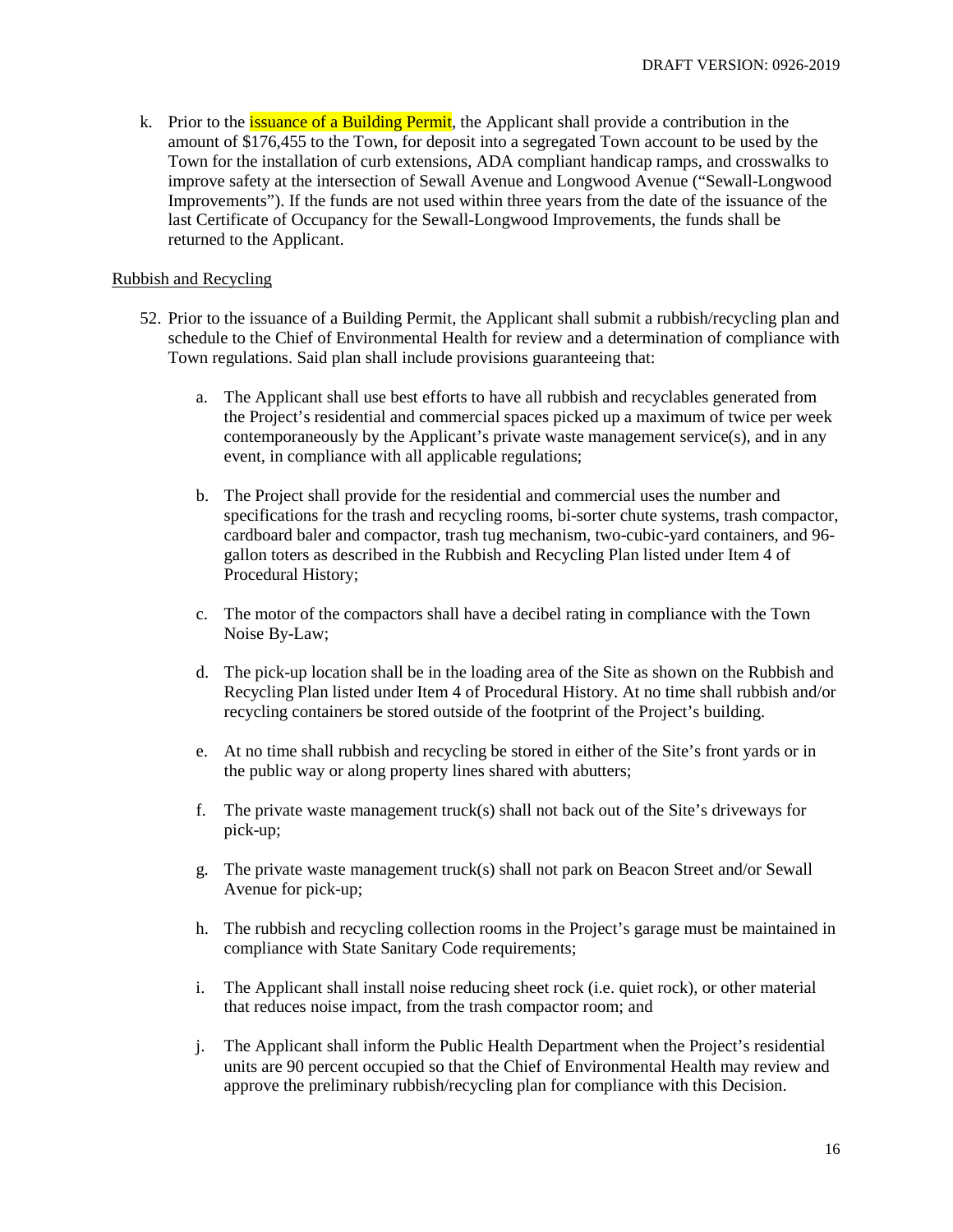#### Infrastructure

- 53. The following portions of the Project shall be and shall remain forever private and the Town shall not have, now or ever, any legal responsibility for their operation, maintenance, repair, or replacement:
	- (a) The on-site stormwater management system;
	- (b) All sewer, stormwater and water connections, lines and equipment required, from the public way to the building; and
	- (c) All site utilities including domestic water, fire protection, gas if applicable, electric, telephone, and cable systems.
- 54. The Applicant shall operate and maintain all of the foregoing specified in Condition 53 in good working condition and repair at all times at its sole cost.
- 55. After the final Certificate of Occupancy is issued, no additional stormwater and/or wastewater load to the municipal system shall be allowed without the Director of Engineering and Transportation's approval.

#### General

- 56. The provisions of this Comprehensive Permit shall be binding upon the heirs, successors and assigns of the Applicant and the obligations shall run with the land.
- 57. Any reference to Town staff shall be read to include a designee (either other staff member(s) or a consultant) of that person or of the head of the respective Town department or division.
- 58. If any part of this Decision is for any reason held invalid or unenforceable, such invalidity or unenforceability shall not affect the validity of any other portion of this Decision.
- 59. Upon execution by the Board, the Director of Planning and Community Development or her designee is directed to file this Decision with the Town Clerk and send a copy to the Applicant by certified mail, return receipt requested.
- 60. Any person aggrieved by this Decision may appeal pursuant to M.G.L. c.40B, Sec. 21.
- 61. This Comprehensive Permit shall expire if construction is not commenced within three (3) years from the date this Decision becomes final as provided in 760 CMR  $56.05(12)(c)$ , subject to the tolling provisions of 760 CMR 56.05(12)(c). For purposes of this paragraph only, Commencement of Construction is defined as the construction of the foundation of the Project's building. The Applicant may apply to the Board for extensions of this Comprehensive Permit in accordance with 760 CMR  $56.05(12)(c)$ .
- 62. If the Applicant revises any of the Plans, it shall present the revised plans to the Board in accordance with 760 CMR 56.05(11).
- 63. This Comprehensive Permit may be transferred by the Applicant only upon compliance with the requirements of 760 CMR 56.05(12)(b).
- 64. All utilities shall be underground.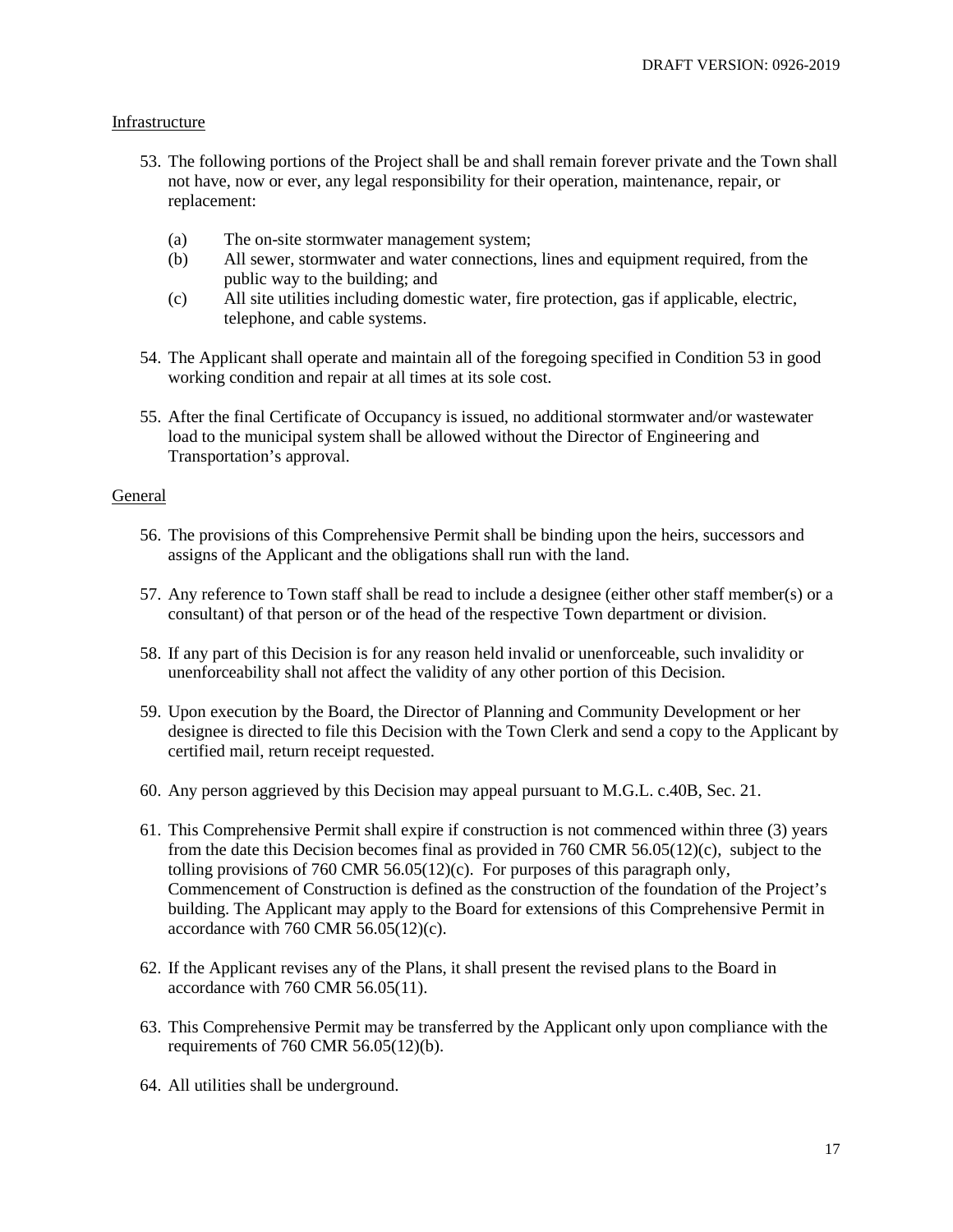- 65. Applicant shall pay for the Town's cost of police and fire details for the Project, in accordance with the Town's standard practices.
- 66. All Conditions in this Decision are to be interpreted and enforced to the extent permitted by M.G.L. c.40B and the Regulations thereunder.
- 67. Prior to thirty (30) days subsequent to the end of all applicable appeal periods, the Applicant shall record this Decision in the Norfolk County Registry of Deeds and shall provide the Board and the Building Commissioner with a copy of this Decision endorsed with the applicable recording information.
- 68. There shall be no structures or buildings or paved surfaces or other improvements on the Site other than those shown on the Site Plans. Notwithstanding the foregoing, insubstantial changes to the Project, as determined by the Board in accordance with 760 CMR 56.05(11), shall be allowed.
- 69. As a courtesy to neighbors, the Applicant shall use best efforts to notify abutters with 100 feet of the Site's property lines of the Commencement of Construction and of the issuance of the Building Permit (the "Courtesy Notice"). Action of the Applicant pursuant to this Decision shall in no event be conditioned on such Courtesy Notice nor shall failure of receipt of any Courtesy Notice be a default of the Applicant under this Decision.

## Summary of Pre-Building Permit Review, Approvals, and Conditions

- 70. Prior to issuance of a Building Permit, the Applicant shall demonstrate to the satisfaction of the Building Commissioner that:
	- a. Final site plans, architectural plans, and landscaping plans have been reviewed and approved by the Assistant Director for Regulatory Planning in accordance with Conditions 34, 35, 36, and 37.
	- b. The Director of Engineering and Transportation has reviewed and approved the survey conditions of public pavement surfaces; the environmental quality and soil testing plan; excavation support and foundation design, the final site and photometric lighting plans; the final stormwater management and drainage plans; the water, stormwater and sewage facility designs; the erosion control plans in accordance; and all other items requiring review, verification, or approval by or to the satisfaction of the Director of Engineering and Transportation as listed in these Conditions.
	- c. The Applicant has initiated and participated in a pre-construction meeting to discuss the proposed construction schedule with its contractor and the Town, including but not limited to the Building Commissioner, Director of Engineering and Transportation, Town Arborist and the Fire Chief.
	- d. All required local, state and federal approvals and permits have been obtained and it has obtained Final Approval from the Subsidizing Agency as provided in 760 CMR 56.05(8)(c)(2) and (3).
	- e. The Building Commissioner and the Director of Engineering and Transportation have approved the Final Construction Management Plan 19, 20, 21, 22, 27, and 29.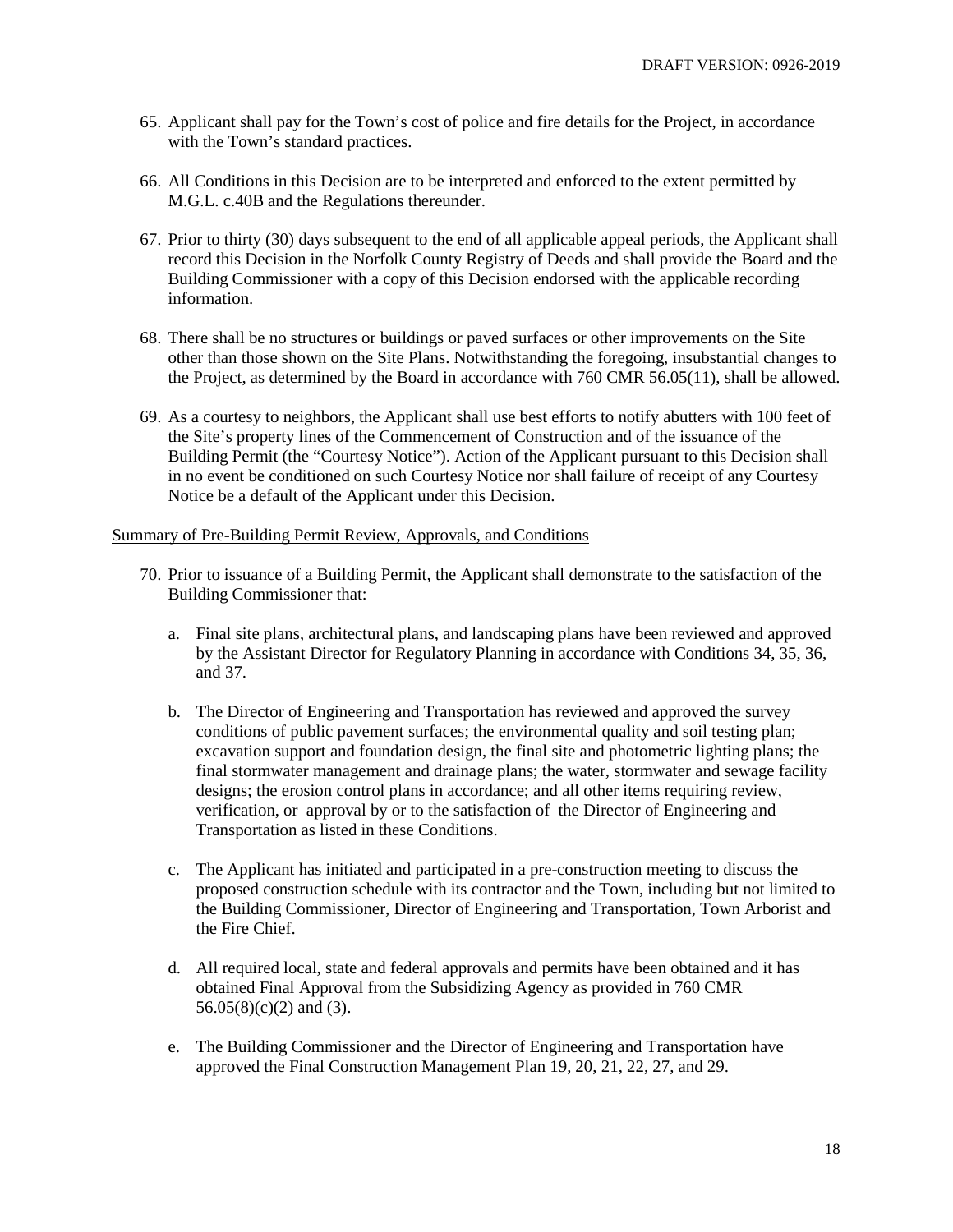- f. The Chief of Environmental Health has reviewed and approved the rubbish and recycling plan in accordance with Condition 52.
- g. The Subsidizing Agency has granted the Subsidy as provided in 760 CMR  $56.05(8)(c)(1)$ .
- h. The Fire Chief or his designee has reviewed and approved the final site plan and other fire safety measures in accordance with Conditions 14, 15, 16, 17, and 19.
- i. The Applicant has provided proof to the Director of Planning and Community Development that the Decision was filed with the Norfolk County Registry of Deeds in accordance with Condition 67.

#### ATTACHED:

Exhibit 1 (Granted Waivers – September 19, 2019) Exhibit 2 (Terms To Be Included in Replacement Town Regulatory Agreement Exhibit 3 (Public Hearing Notice – March 29, 2018 and April 5, 2018)

#### RECORD OF VOTE

The Board of Appeals voted unanimously to grant a Comprehensive Permit subject to the above-stated conditions:

 $(signed)$ **Jesse Geller**, Chairman, Brookline Board of Appeals

Wherefore a Comprehensive Permit, consistent with the conditions of this Decision, is granted to the Applicant.

Filed with the Town Clerk on DATE.

ATTEST:

**Patrick J. Ward** Town Clerk

Twenty-Day Appeal Period Ended (Town Clerk stamp)

## APPLICANT

When the Town Clerk confirms the end of the 20-day appeal period, file one copy of the Decision with the Registry of Deeds Norfolk County and return cover page stamped by Registry to the Planning Department.